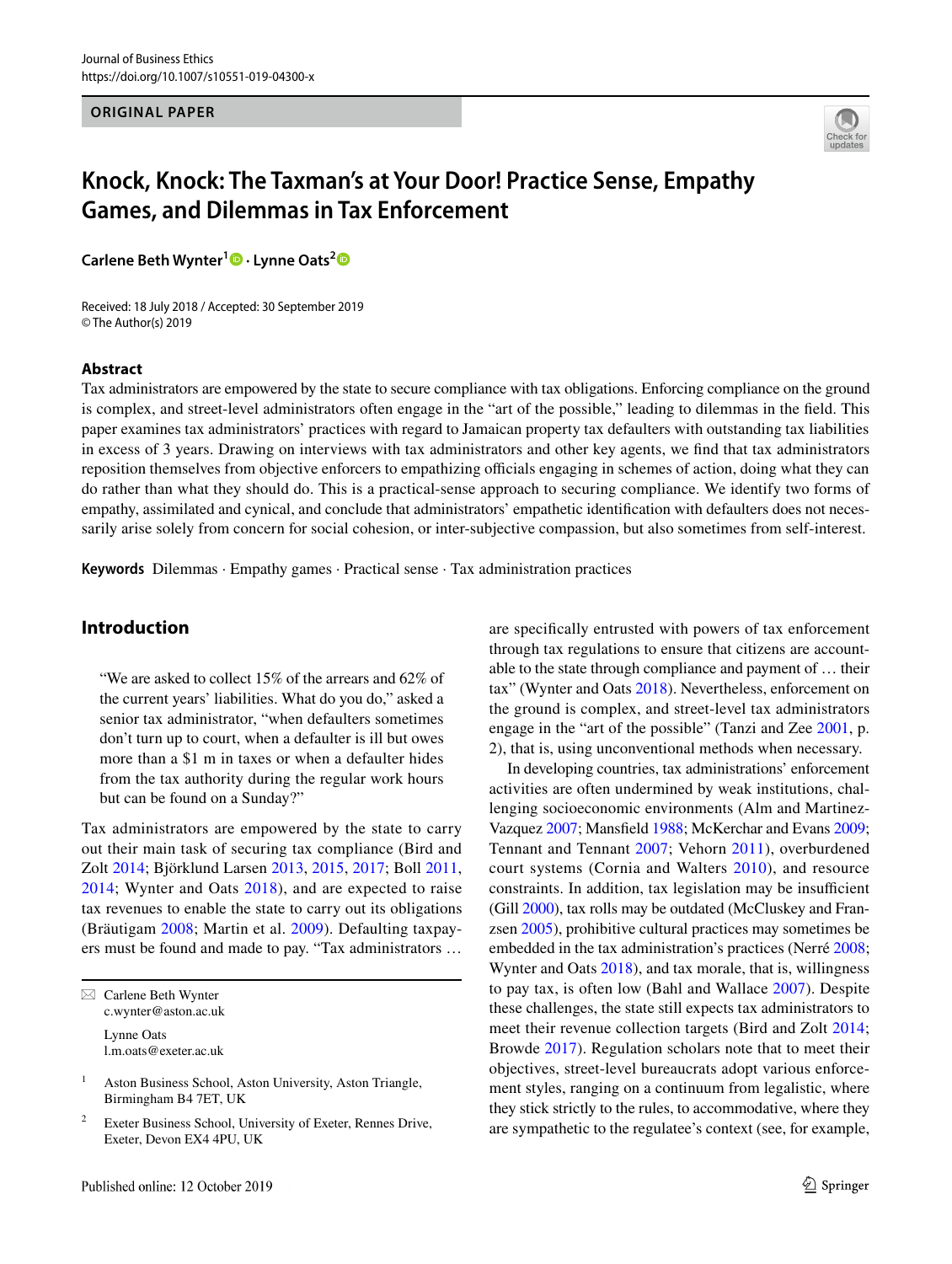Hutter [1989;](#page-12-4) May and Winter [2000](#page-13-9); May and Wood [2003](#page-13-10); McAllister [2010;](#page-13-11) Nordin et al. [2017](#page-13-12)). Tax administrators with an enforcement role are a particular category of regulator whose work is complicated by the need not only to secure compliance with regulatory requirements, but also to extract funds from the regulatee. They similarly have differing enforcement styles.

Recent years have seen the promotion of softer approaches to safeguarding compliance that involve developing relationships with taxpayers. For example, Alm and Torgler [\(2011,](#page-11-8) p. 635) call for a "kinder and gentler tax administration to enforce compliance," and Alasfour ([2017\)](#page-11-9) advocates the development of a trust-based culture to achieve this (see also Murphy [2005,](#page-13-13) [2008\)](#page-13-14). Tax authorities are known to use friendly persuasion (Chung and Trivedi [2003](#page-12-5)) or to treat taxpayers as customers, requiring personalized, relational interactions (see Tuck [2010\)](#page-13-15). Previous studies (see, for example, Bernstein and Lü [2008](#page-11-10); Cullis and Lewis [1997\)](#page-12-6) have shown that where softer approaches are used, compliance tends to increase. The International Monetary Fund (IMF) emphasizes the need for tax administrators to engage in "amicable" relational practices in their bids to enforce compliance on tax defaulters (Silvani and Baer [1997\)](#page-13-16).

Despite this support, little research has been carried out on how tax administrators actually engage in amicable practices to enforce tax payment. In this paper, we explore the use of amicable practices in Jamaican property tax collection, focusing on the use of empathy in dealing with defaulters. We draw on interviews with tax administrators and other key agents in the property tax feld to provide insights into tax administrators' relational approaches, interactions, and enforcement practices. In theory, property tax is difficult to evade, but in practice it presents enforcement challenges because of its complex administration (Bahl [2009](#page-11-11); Bahl and Bird [2008](#page-11-12); De Cesare [2004;](#page-12-7) Martinez-Vazquez and Sepulveda [2011,](#page-13-17) p. 2; Wynter [2014\)](#page-13-18). We introduce a new way of thinking about regulatory enforcement and add to the literature on regulatory practices in the tax feld (Braithwaite [2003](#page-11-13), [2006,](#page-11-14) [2009](#page-11-15); Gracia and Oats [2012\)](#page-12-8), and specifcally tax administrators' practices (Björklund Larsen [2013,](#page-11-1) [2015,](#page-11-2) [2017;](#page-11-3) Boll [2011,](#page-11-4) [2014](#page-11-5); Pentland and Carlile [1996](#page-13-19); Tuck [2010](#page-13-15); Wynter and Oats [2018\)](#page-13-0).

We fnd that a country's tax administration practices develop not only through formal legislation, but also from tax administrators' practices (Bird [2015](#page-11-16)). As Boll [\(2011\)](#page-11-4) notes, street-level tax administrators can be viewed as policy makers in how they do their work, so it is important to understand how and why they work in particular ways. Inspired by Bourdieu's framework of practical sense (Bourdieu [1977,](#page-11-17) [1998](#page-11-18), [1990;](#page-11-19) Bourdieu and Wacquant [1992\)](#page-11-20), we suggest that empathy forms part of the individual and organizational enforcement practices of the Tax Administration of Jamaica (TAJ). We fnd evidence of tax administrators repositioning themselves from objective enforcers to empathizing officials, seeking to identify with defaulters' circumstances to secure compliance by using two empathy games: assimilated and cynical. A practical-sense framework enables a better understanding of interactions in practice, and of tax administrators' schemes of actions—doing what they can do, rather than what they should do to enforce compliance.

The paper proceeds as follows: The next section outlines the theoretical framing of the study, including a brief discussion of the notions of practical sense and empathy. The study is then contextualized, and the research methods explained, outlining how the data were collected and analyzed. Following this, the results are presented and discussed, and conclusions drawn.

# **Practical Sense and Empathy Games in Tax Practices**

In the social world, agents' dispositions interact with feld conditions, giving agents a "feel for the game" (Bourdieu [1990,](#page-11-19) pp. 65–66). This *feel* for the game is more than just understanding the *rules* of the game. It concerns awareness and appreciation of the game, its complexities, and its "ins" and "outs," and is a way of making sense of agents" actions: "feel for the game is what gives the game a subjective sense—a raison d'etre, but also a direction, an orientation impending outcome for those who take part and therefore acknowledge what is at stake" (Bourdieu [1990,](#page-11-19) p. 66). This is a practical-sense approach. Practical sense, then, is an acquired system of preferences, and principles of vision (what we see) and division (how we classify things), as well as a system of durable cognitive structures and schemes of action that orient perceptions of and appropriate responses to situations (Bourdieu [1998,](#page-11-18) p. 25). In this paper, we argue that these schemes of action and responses are the "coulds"—the possibilities or games in which tax administrators engage to enact enforcement. Such games may not be rule-based because, as Bourdieu ([1990,](#page-11-19) p. 103) argues, "practical sense does not burden itself with rules or principles, practical sense goes beyond rules of the feld, and beyond past practices, to invent new practices." In some felds, some agents (such as economists in the feld of economics) are credited with an ability to assess objective choices rationally, and to self-regulate mechanisms in the feld, with absolute power to determine preferences (Bourdieu [1990,](#page-11-19) p. 81) or preferred courses of action. However, within social practices such as taxation, accounting, and politics, agents are more inclined to do whatever is necessary, or resort to games to achieve their desired ends (Bourdieu [1990](#page-11-19)). Such game playing is given various labels, such as tact, skill, dexterity or delicacy, but according to Bourdieu ([1990\)](#page-11-19), all comprise practical sense.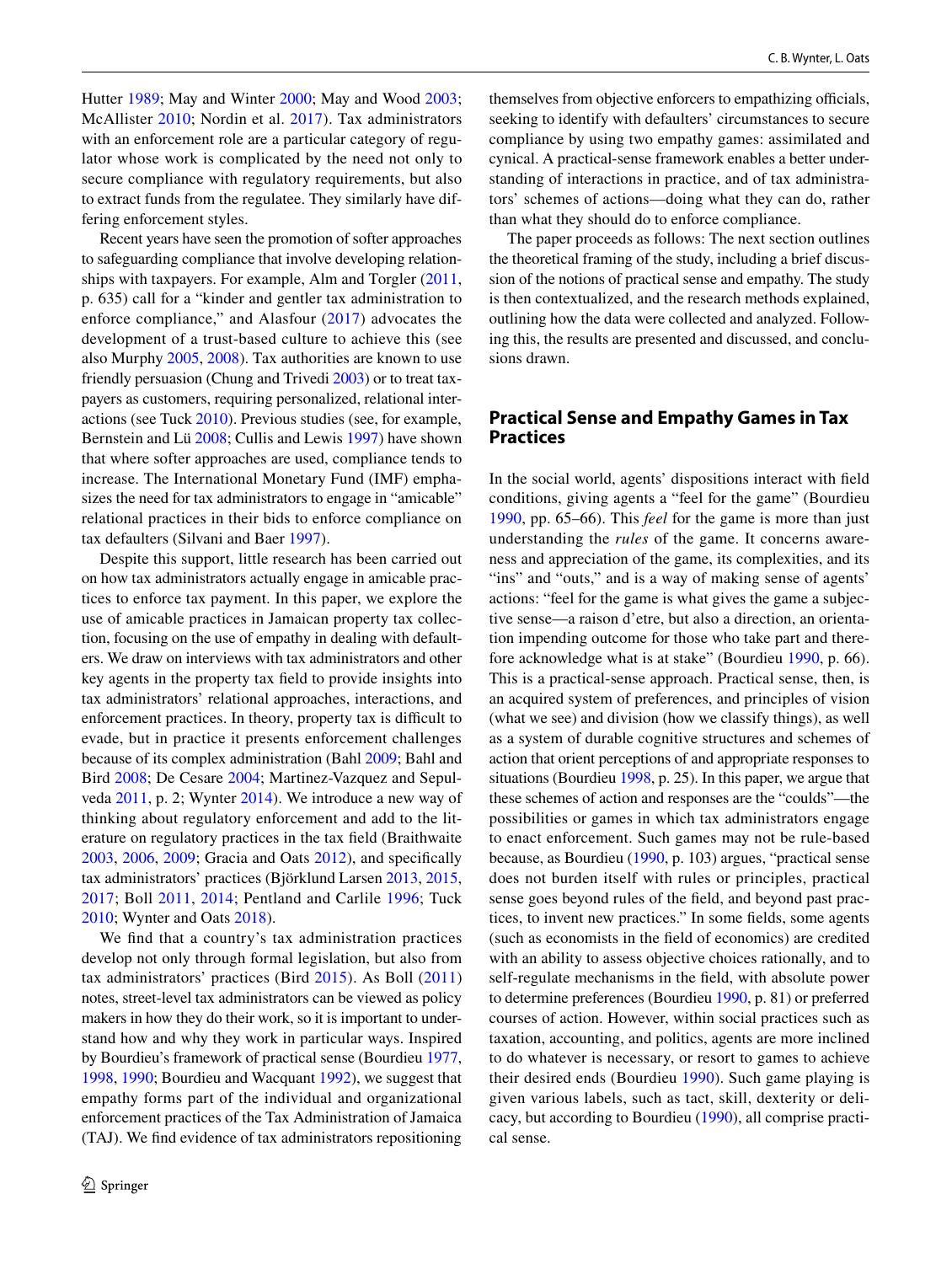In this study, we observed tax administrators engaging in a form of practical sense—empathy—to enforce compliance. Despite a plethora of studies of empathy, there is no coherent defnition. Head ([2016\)](#page-12-9) describes the concept as messy, personal, complex, and difficult to define (see Head [2016,](#page-12-9) pp. 95-96), and a core capacity of humans. Others describe it as a basic capacity or a skill. Whether or not empathy is a moral virtue is subject to debate (see Battaly [2011](#page-11-21); Bubandt and Willerslev [2015\)](#page-12-10). Lohmann ([2011,](#page-12-11) pp. 113–114) argues that it can be fostered as a skill, and notes that it can be neglected or developed in diferent ways and in diferent circumstances, and is therefore situational (Hollan and Troop [2011,](#page-12-12) p. 206). We take the view that empathy can be developed as a skill (Lobb [2017\)](#page-12-13), and is not necessarily tied to the moral makeup of an individual (Prinz [2011](#page-13-20)), but is context-dependent. We suggest that diferent types of empathy may be manifested, depending on the situation faced by agents, creating space for agents to switch between diferent types of empathy.

Empathy entails a perspective on another person's thoughts and feelings, as if agents were experiencing and understanding the world from the other person's vantage point (Hollan and Troop [2011](#page-12-12), p. 3, citing Halpern [2001](#page-12-14)), walking "in the shoes of the other" (Head [2016](#page-12-9), p. 102) while maintaining their own identity (Rufkin [2009\)](#page-13-21). It also gives agents the capacity to both establish and maintain social bonds and to understand and negotiate social relationships (Gruen [2014,](#page-12-15) p. 93; Komorosky and O'Neal [2015](#page-12-16)). The consequences of empathy are concern for others (Coke et al. [1978](#page-12-17); Hofman [2001](#page-12-18); Hollan [2008\)](#page-12-19), "compassionate behaviour towards others, moral agency and ethical behaviour based on mercy and justice" (Hollan [2012](#page-12-20), citing Harris [2007](#page-12-21), p. 169). However, empathy may not always be compassionate, moral or ethical, as "empathic identifcations with others do not [necessarily] have as their goal mutual understanding, altruism, consolation, inter-subjective compassions, care or social cohesion" (Bubandt and Willerslev [2015](#page-12-10), p. 6; Halpern [2001;](#page-12-14) Shapiro [2014](#page-13-22), pp. 279–280).

We identify two particular forms of empathy, assimilated and cynical, each tied to the type of defaulter encountered by the administrator. Assimilated empathy means understanding the other's mind-set, driving emotions or outlook, but without necessarily sharing or approving of the other's thoughts, feelings, and perceptions; it entails assimilating diverse information about the other (Coplan [2011](#page-12-22); Galinsky et al. [2008;](#page-12-23) Halpern [2001,](#page-12-14) [2014](#page-12-24); Vann [2017](#page-13-23); Waldman [2014](#page-13-24)) in a genuine attempt to walk in their shoes. Cynical empathy, on the other hand, is the strategic use of an *impression* of empathy in order to achieve a specifc objective; it lacks emotional engagement and meaningful understanding of the other. Here, there is a sort of detachment, where concern for the other is switched off, and empathy may become merely an intellectual exercise, remaining squarely in the position of "getting, acquiring, a tool to obtain an objective even though a good one is met" (Shapiro [2014](#page-13-22), p. 279). Not all tax administrators will display either assimilated or cynical empathy, but where they do, it may be in one or other form, or a mixture of the two.

We fnd that where defaulters are more responsive, assimilated empathy is used: when defaulters appear to be more amenable to enforcement, tax administrators are more likely to show genuine concern for them (Coplan [2011](#page-12-22); Galinsky et al. [2008](#page-12-23); Halpern [2001,](#page-12-14) [2014;](#page-12-24) Vann [2017;](#page-13-23) Waldman [2014](#page-13-24)). Where defaulters are more resistant to enforcement, cynical empathy is more likely to come into play.

We make the case that identifying with defaulters lies at the heart of tax administrators' empathic imagination. Streetlevel tax administrators are able to resort to empathy games based on their perceptions of defaulters' circumstances and responsiveness to enforcement efforts. Moving between their own ideas and the perspectives of defaulters, as well as identifying with defaulters' points of view, provides tax administrators with opportunities to obtain in depth understandings of defaulters' mind-sets and motivations, creating space for resourceful and creative practices.

# **Research Method**

This paper derives from a wider study of property tax administration practices, for which interview feldwork was undertaken in Jamaica in 2012, 2013, and 2016 by the frst author. Other sources of data included articles, newspapers and government documents such as TAJ's Citizen's Charter ([2016](#page-13-25)), and the Auditor General's Report [\(2016\)](#page-12-25) which reviewed TAJ's performance for approximately a 6-year period up to 2016.

Thirty-fve face-to-face, semi-structured interviews were conducted over a 19-week period. Subsequent clarifcation through telephone calls, social media, follow-up interviews, and emails was sought from selected interviewees. Participants were purposefully selected (Creswell [2013;](#page-12-26) Marshall [1996](#page-13-26); Merriam [2002;](#page-13-27) Patton [1990](#page-13-28); Silverman [2013](#page-13-29); Tracy [2010](#page-13-30); Miles and Huberman [1994](#page-13-31)), and represented a wide range of agents, including taxpayers, senior tax administrators (the Commissioner General, the Property Tax Co-ordinator, two Property Tax Regional Managers and a former Director of Internal Revenue), tax compliance officers, cabinet ministers, a former prime minister, senior government bureaucrats, and politicians.

We solicited cabinet ministers' and legislators' perspectives, based on their intimate involvement in the creation of both property tax policy and legislation. Emphasis was placed on tax administrators' perspectives, owing to their connections and interactions with defaulters and engagement with enforcement. Obtaining data on some taxpayers'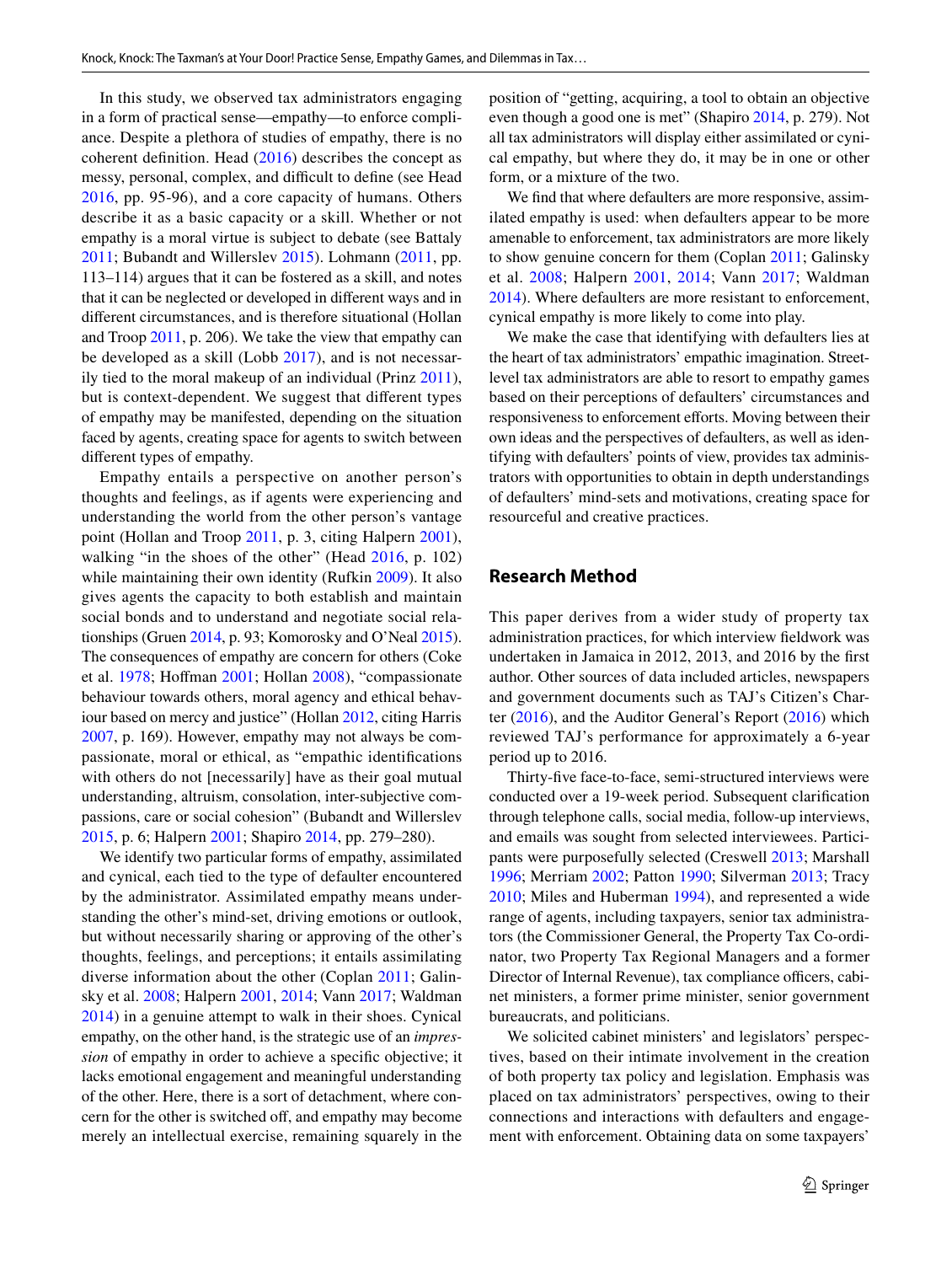compliance status was a challenge, since non-payment is illegal. All participants in this study are anonymized. All interviews except one were audio-recorded and subsequently transcribed verbatim. The texts were coded and thematically analyzed (Braun and Clarke [2006](#page-11-22)), using QSR NVivo to assist in analyzing and managing the data and to establish an audit trail (Bringer et al. [2006](#page-12-27), p. 33).

In the initial stage of analysis, we established that interviewees discussed high levels of evasion, visits to communities, evaders' responses when they are caught, and games played to enforce compliance. Additional analysis then gave us deeper insights into empathy games, revealing that administrators' perceptions of defaulters infuence the types of empathy games they play (Bubandt and Willserslev [2015](#page-12-10); Coplan [2011](#page-12-22); Halpern [2014](#page-12-24); Vann [2017](#page-13-23); Shapiro [2014](#page-13-22); Wispé [1986\)](#page-13-32). This led us to the question of *how do administrators engage in empathy games in their practice of enforcing payment of property tax in Jamaica?*

# **Property Tax Administration**

The Jamaican property tax is a local tax, payable annually by owners, occupiers, mortgagors, or anyone in actual possession of the property when payment becomes due. Property tax revenues are important for the survival of Jamaican local authorities' infrastructural development and provision of local community services, such as garbage collection, street lighting, and community beautifcation (see Government of Jamaica [1996](#page-12-28)–National Land Policy; Local Authorities of Jamaica [2016\)](#page-12-29). High evasion rates threaten, and occasionally impair, the efectiveness of local authorities' operations. Property tax administration is hampered by an overstretched court system, inadequacy of the legislation, lack of political support for some enforcement strategies and outdated tax rolls (Cornia and Walters [2010](#page-12-1)), informal land tenure practices (Beale and Wyatt [2017](#page-11-23); Clarke [1999;](#page-12-30) Wynter and Oats [2018](#page-13-0)), adverse socioeconomic conditions, a large informal economy, and resource constraints (Cornia and Walters [2010;](#page-12-1) Wedderburn et al. [2012\)](#page-13-33), as well as taxpayers' unwillingness to pay tax (Bahl and Wallace [2007](#page-11-7)), i.e., low tax morale. High levels of tax evasion result in signifcant arrears, reduction of which is a target for the tax administration and a performance criterion for regional managers.

In exploring tax administrators' empathy games, the empirical focus of this study was on the reminder system, a property tax enforcement strategy implemented in Jamaica in 2006 to tackle large-scale evasion. We examined how tax administrators use their experiential and procedural knowledge to manage defaulters' behavior, through delivery of assessment notices, and visits to defaulters' properties. We noted how defaulters' liabilities are enforced, and observed administrators' interactions with defaulters and identifcation with defaulters' perspectives and feelings. As a result, we are able to provide deeper insights into tax administrators' practical-sense approach, as refected in their empathy games.

The fundamental concept of the reminder system is to locate, visit and hand-deliver notices to defaulters, establish relationships with them, and bring them under the gaze of the TAJ, with the ultimate goal that they pay their outstanding liabilities and continue to do so in future. Receipt of an assessment notice is a precondition for enforcement. Locating the defaulter initiates a personal interaction, providing tax administrators with an opportunity to identify with the defaulter's circumstances (Halpern [2014](#page-12-24)), and both step into and step back from the defaulter's perspective. Depending on the empathy game played, some defaulters may become more visible and more compliant with TAJ, while others remain outside its gaze and non-compliant.

In their practices and interactions with taxpayers, tax administrators are guided by the Citizen's Charter introduced in 2011. Its introduction came within the broader ambit of the public-sector modernization program that commenced in 1994 (see Government of Jamaica [2012—](#page-12-31)Report, Offices of the Services Commissions), but more specifically in response to the IMF's tax reform conditions in its 2011 standby agreement. Under the Charter, services are built around IMPACT: integrity, mutual respect, professionalism, accountability, customer-centric strategies, and team work. Its importance is underscored in TAJ's National Compliance Plan (2017/2018), articulating its focused commitment to its clientele, including expected service standards, taxpayers' rights and obligations, and appropriate channels for expressing grievances or complaints. Notably absent from the Charter is taxpayers' right to privacy. However, this issue is addressed by the Jamaican Constitution, with the courts stipulating when taxpayers may be visited for enforcement purposes. Despite the absence of this provision, Financial Secretary, Dr Wesley Hughes, noted in the Charter that it is the "public's score card for rating TAJ's performance against the targets set" (see TAJ [2012](#page-13-34)), although there seems to be no information on how this rating can be achieved. Other details of the legislative requirements of the property tax are given in the appendix.

# **Performance Targets**

Evidence from the feld reveals that tax administrators' and other revenue agents' job tenure is predicated on them meeting performance-based revenue targets—15 percent of arrears and 62 percent of current liabilities (STA31 & STA32)—which are converted into hard annual and monthly targets for each collecting region and local authority. When targets are not met, reasons must be given. According to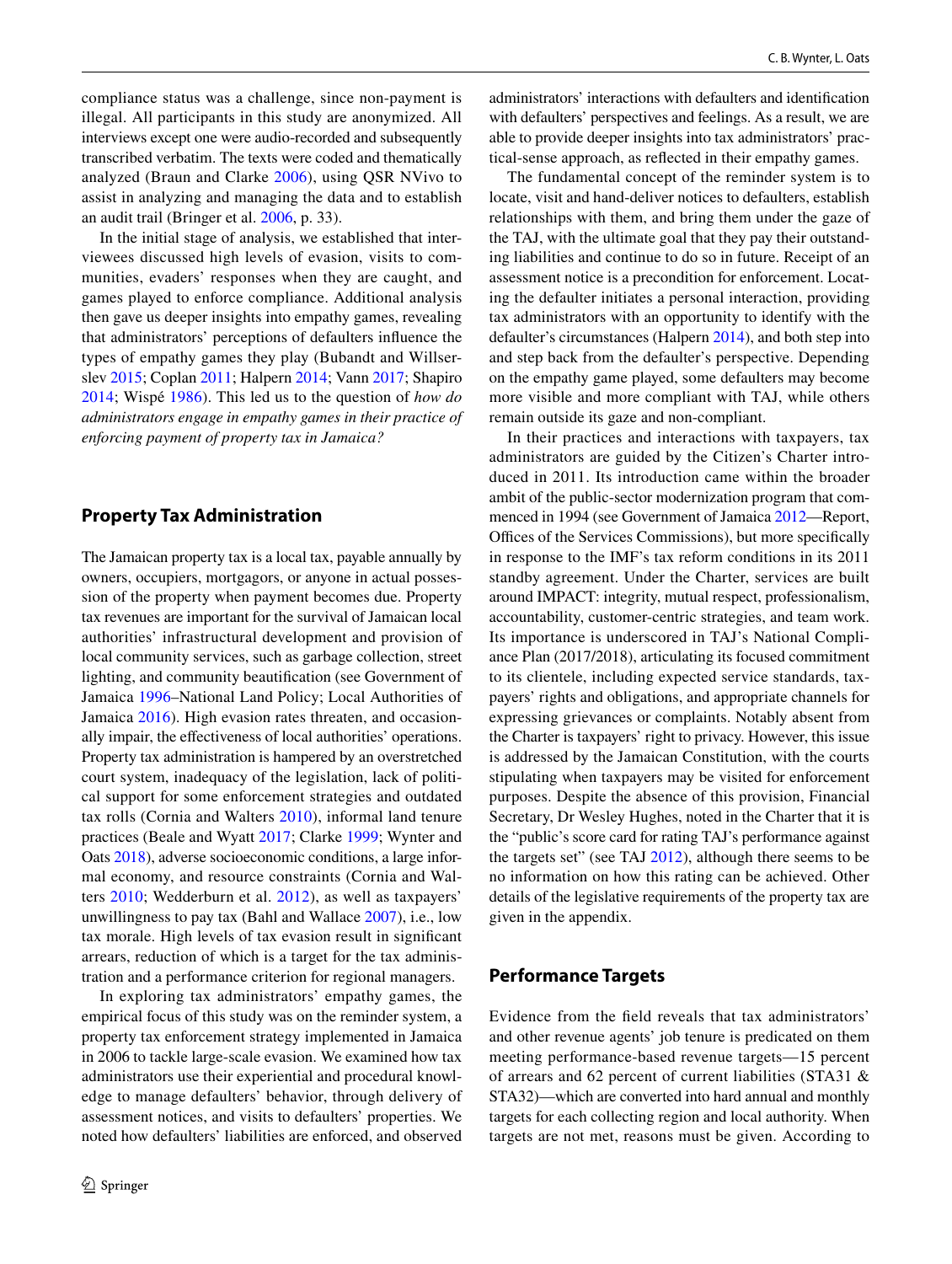a senior tax administrator (STA31), failure to meet these targets carries severe career consequences such as "reassignment," presumably to other positions in TAJ. In extreme cases, it may lead to termination of employment, as stated by a senior government bureaucrat (GB01). Participant STA31 continued, "when I can't make my target, it is stressful, you feel like you would pull out your hair.*"* But another administrator, apparently unperturbed by the targets, stated, "we just do what we can." This chimes with the observation of a mayor, who said:

*Well, the government tell you what they want, but I don't pay any mind to it. We do what we can do. My approach is that you just can't say a percentage. We do the best we can with the resources we have* (PP11).

 Meeting their targets is an organizing principle for administrators' collection and enforcement practices. Although enforcement should ideally target all defaulters, TAJ's collection practices tend to "focus on numbers, so their enforcement activity is at the big players who pay a lot of money and consequently, you fnd that a lot of persons who have been regularly non-compliant continue to be" (Senior bureaucrat GB03). However, some interviewees believed otherwise, stating, "in Jamaica, the big men don't pay tax" (Senior bureaucrat GB06). Consequently "there are [lots of] rich people who are not paying," because "TAJ seemed to target small taxpayers because they know it is collectable" (Taxpayers TP24 & TP21). To meet their targets, TAJ confrmed that they concentrate on more feasible liabilities: "those with J\$2000  $(£13.33)$  or less is just not on" (STA30). Evidence suggests, for example, that the general practice is not to enforce against some large landowners while collecting from others, depending on the story told by owners. Some owners with inaccessible land are left alone because "they would not want to pay" (Senior administrator STA33). In other cases, land is deemed accessible but "transfer of their land may not have been effected after sale for a certain time," so even if pursued, they would be taking "a node of the decision tree that is going to lead to zero" (Senior administrator STA29). Furthermore, it is known within the tax feld that, based on their knowledge of the law and their fnancial resources, landowners may resist enforcement attempts (GB01). Therefore, tax administrators are well aware that enforcing compliance may embroil TAJ in lengthy legal battles, especially with "trouble delinquents" (GB01), which may be counterproductive, ultimately yielding no additional revenues. Despite the challenges associated with the court system, one senior administrator (STA32) noted that as soon as summons are served, "defaulters fnd the money to pay." Notwithstanding their efectiveness, summonses are used as a last resort owing to their cost and administrative difficulties. Given the feld conditions (see Beale and Wyatt [2017](#page-11-23); Cornia and Walters [2010;](#page-12-1) Wynter and Oats [2018](#page-13-0)), TAJ adopts a practical-sense approach (Bourdieu [1990,](#page-11-19) [1998\)](#page-11-18) to enforce those liabilities they consider feasible. They "decide which battles to fght, which one is material, what has to be delivered and which ones can be won in a short time" (GB01).

### **Enforcement Processes**

Collecting outstanding liabilities relies on knowledge of and access to defaulters (Dillinger [1992\)](#page-12-32). One senior administrator (STA31) advocated a perpetual access system to defaulters: "We want a system where we can go at night, any time of the night, any time of the day, on a Saturday, Sunday, 24/7."<sup>[1](#page-4-0)</sup> The Supreme Court of Jamaica grants defaulters a limited right to privacy, preventing enforcement by summonses on Sundays and public holidays. However, TAJ engages municipal officers to serve reminder notices on Sundays, especially near "to crunch time, end of fnancial year, to get everything we can" (STA31).

Since some defaulters are known to hide from TAJ, a major part of an administrator's job involves searching for them (Cabinet minister PP14). According to a compliance officer, "I work on the road, I look for delinquent taxpayers, the ones that are hiding, the ones that are not paying" (TCO01). On the other hand, some defaulters who are in full view of TAJ are not enforced against. In this regard, one administrator said:

*I will be listening to the radio and hear some people talking about what government need to do. I am sitting there, and I know that these people do not pay* [property] *tax. But what can I do? I have to keep quiet* (STA31).

For those whom TAJ perceives it can enforce against, administrators decide where and for whom to search by reviewing the arrears register to establish the extent and conditions of the debt, supported by information on exact locations from previously caught defaulters. Compliance officers "go door" to door, community by community" (PP12, STA31), "staying in a community until some money is collected" (STA32). It was revealed that gated communities have particularly high delinquency rates and access challenges. While some allow access to administrators on presentation of their identification, at others, security officers refuse entry for fear of losing their jobs.

<span id="page-4-0"></span> $1$  Defaulters do not know when they will be served with summonses. Service times are Mondays to Saturdays, 6.00 am to 6.00 pm. According to a senior tax administrator (STA31), some defaulters avoid these times to stay outside the net. Although a Sunday service might improve enforcement, the legislation does not allow for this.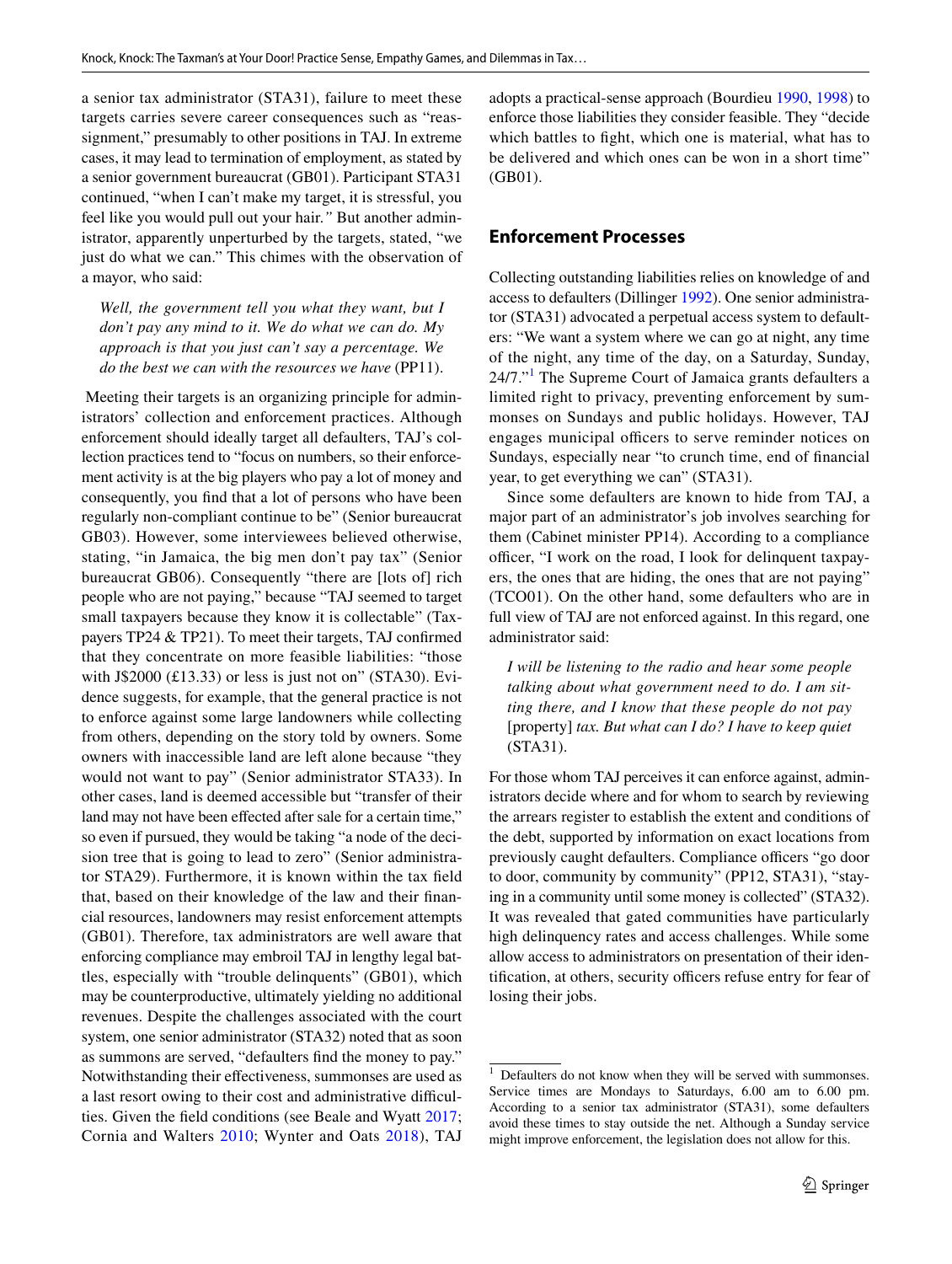Once defaulters are located, "it was very refreshing to have a one on one with them, as they are the same ones who will assist in locating other taxpayers" (STA31). However, one tax compliance officer (TCO01) painted another picture, reporting that some are "rude, annoying and tedious." Regardless of their reactions, defaulters are served with their reminder notices, giving details of their current year's liability, their outstanding liabilities listed year by year, and two options: either to settle their outstanding liability within 15 days, or to contact the tax authority using the telephone number provided.

Street-level tax administrators working in the feld play an important role, listening to and interfacing with defaulters strategically to obtain information about their circumstances, their current addresses, and their connection with the property. This information is then used to update the tax roll (GB01). This brings these defaulters under TAJ's gaze, providing it with more knowledge of and access to them, and thereby enabling it to exercise more infuence over them, which is a key factor in collecting (Powers [2008](#page-13-35)). In addition, physically locating them and obtaining this information signifcantly reduces TAJ's search costs, ensuring that people entered on the roll as owners/occupiers are the true owners/occupiers of their land (Beale and Wyatt [2017,](#page-11-23) p.20).

Choosing option two, to contact TAJ, heralds the commencement of an intense personal relationship with TAJ, creating opportunities for tax administrators to listen, become curious and build narratives of defaulters, all of which helps them to identify and imagine defaulters' circumstances. When defaulters make contact with TAJ on the telephone number given, TAJ logs their names, contact details, and liabilities in its register of collections:

*We have a book over there* [shows frst author the record book]*. They call, we put their names, the date, the amount that is outstanding, and when they are coming into pay. They say they can pay in two weeks. So we give them dates, we follow up. Every morning we have a page, and all the persons who are scheduled to pay in the next few days are called* (STA32).

Some defaulters face high compliance costs owing to transportation challenges. A cabinet minister confrmed that, for some defaulters, "it costs more in transportation costs to go to pay the tax, than the tax itself" (PP17). Although an online system might solve this problem, these defaulters are unlikely to have access to such a system, despite inter-net availability.<sup>[2](#page-5-0)</sup> Realizing that evasion is not necessarily a deliberate choice (see, for example, Hasseldine and Li [1999](#page-12-33)), and in keeping with its scheme to offer amicable strategies, TAJ's response has been to provide outstations (temporary collection stations) to make it more convenient and cheaper for defaulters to pay. In the words of one senior administrator (STA32), "we know it takes two buses to come here, so we try to go to them," showing consideration for their circumstances. However, providing outstations raises dilemmas such as threats of violence against staf, and theft of collections, a perennial issue in Jamaican society (Harriott [2003,](#page-12-34) p. 285). Outstations are therefore carefully planned with due cognizance of both convenience and safety issues. With regard to safety, TAJ often places outstations at police stations, as well as engaging security personnel to accompany staf. One tax administrator described this process:

*We go out in the rural area and do the collections, and that is when we have security. The police just give us a little area and people come in and pay; at least we know that we are secured. But we have to make sure we have security to take us back with the money* (STA31).

In terms of convenience, the practice is to place outstations in rural areas, open at weekends and outside normal working hours to make it easier for defaulters who fnd it challenging to use the regular stations or the online portal. This is a practical-sense approach to enforcement.

# **Empathy Games**

Given the system of property tax administration and the feld conditions outlined above, how can tax administrators do their job efectively? Among other practical-sense strategies, we found evidence of two forms of empathy games: assimilated and cynical. Each type relates to the tax administrator's own empathetic imagination and perception of the type of defaulter encountered. Where a defaulter is perceived to be more responsive, assimilated empathy is often applied. Cynical empathy, on the other hand, tends to be reserved for those viewed to be uncooperative and less receptive to TAJ's overtures. We now discuss each in turn.

#### **Assimilated Empathy**

Evidence from our study suggests that some tax administrators' identifcation with and imagination of defaulters' circumstances, through multifaceted empathetic processes (Coplan [2011](#page-12-22); Halpern [2014](#page-12-24); Vann [2017\)](#page-13-23), results in them showing genuine concern for defaulters. These processes include listening, personal interactions, following narratives of defaulters' experiences, becoming curious about defaulters' circumstances, and offering appropriate support to enforce compliance.

<span id="page-5-0"></span> $\frac{2}{3}$  Jamaica has a huge informal economy (Gill [2000](#page-12-2)), believed to amount to 40 percent of its GDP (see Wedderburn et al. [2012](#page-13-33)). This limits defaulters' access to credit cards, a condition for using an online system (see also Graham [2016](#page-12-35)).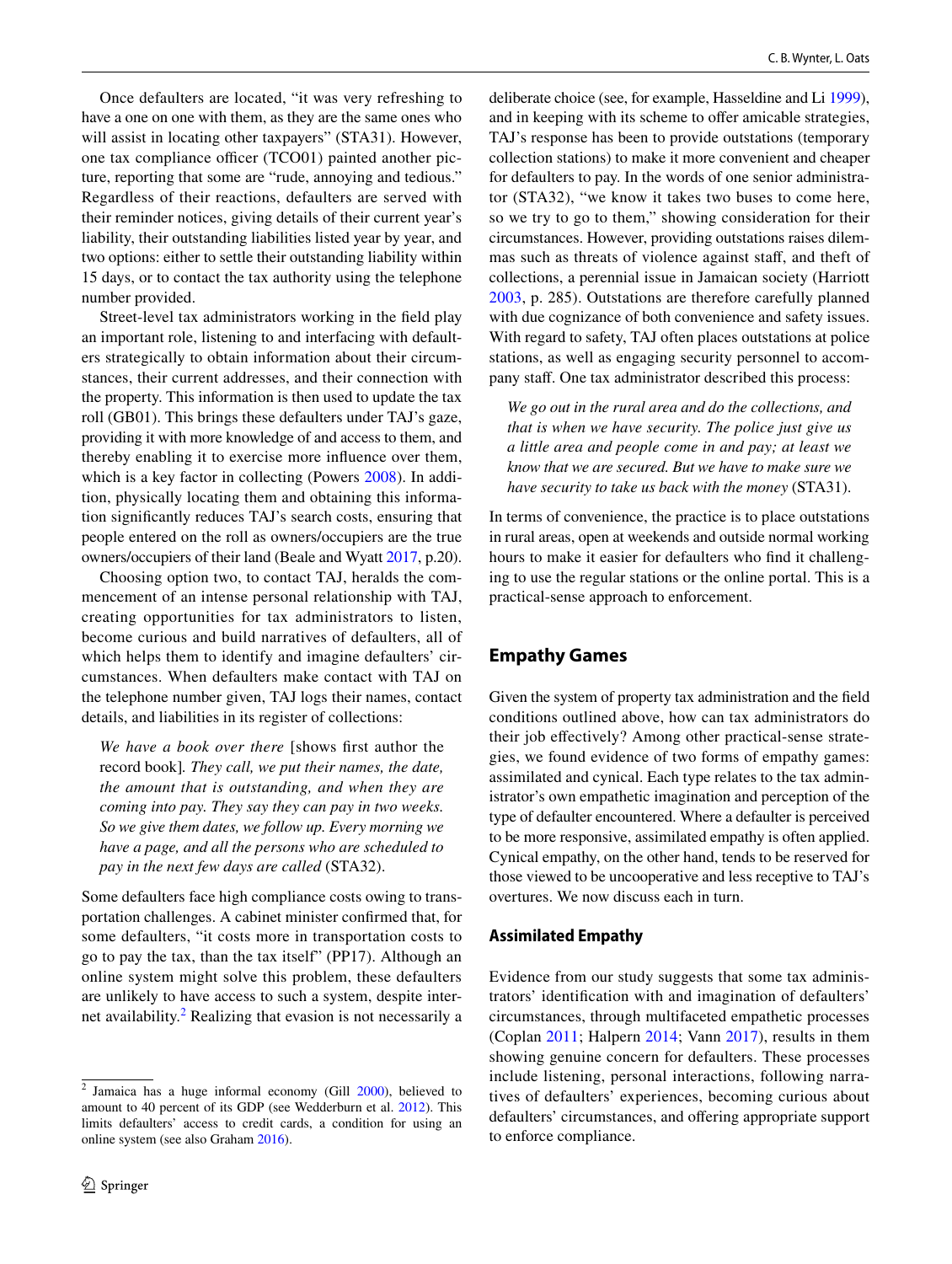Administrators' game plan of visiting, recording, and calling is in keeping with TAJ's vision of professionalism and customer centricity (Citizen's Charter [2016\)](#page-13-25). During these calls and visits, the evidence suggests that defaulters provide information about their varied personal situations, to which administrators listen. One interviewee observed:

*Sometimes we act as social workers, just listening to their problems; sometimes what they are telling us, we*  don't even need to know. Sometimes they tell us stuff *and we just sit down and listen, and you empathise and you do whatever it is to make them comfortable or feel free to speak with you, and see that you understand what they are going through, you are not there to bring them down* (STA32).

 Empathetic tax administrators use listening and interpersonal interactions to understand, interpret, and imagine defaulters' situations (Komorosky and O'Neal [2015](#page-12-16)). In doing so, they gain a frst-person perspective on defaulters' thoughts and feelings (Head [2016](#page-12-9), p. 102; Hollan and Troop [2011](#page-12-12), citing Halpern [2001\)](#page-12-14), which elicits concern, compassion, and sensitivity.

Further evidence of tax administrators' assimilated empathy is seen in how they absorb and assess knowledge gained of defaulters' circumstances; for example, "their arrears were too large," "they could not afford property tax," "they didn't know that they could pay their tax in installments," "they forgot to pay," or "could not pay because they were sick" (STA31, STA32, TCO01, TP36). Seeing the world through their eyes (Head [2016](#page-12-9); Hollan and Troop [2011](#page-12-12), p. 3, citing Halpern [2001](#page-12-14)) and looking behind these statements enables empathetic administrators to make more accurate assessments (Halpern [2014\)](#page-12-24). Identifying with their situations, an administrator said, "I know people are fghting hard times, so we are fexible and are willing to work with [them]" (STA31). Despite the legislative requirement to settle outstanding liabilities within 15 days, "we accommodate them, whatever they have," (STA32), "no matter how small it is, it is better than nothing" (TCO01), "even if it's J\$100, we take it" (GB01). Some defaulters are micro-managed (STA32) and coached into planning and budgeting, encouraged to save small amounts on a regular basis so they can pay their tax. Administrators drew parallels between the property tax and defaulters' household bills, as it had been found that some defaulters "planned for everything else, even parties, but they don't plan how they will pay their property taxes" (PP11). Such actions refect tax administrators' sensitivity to defaulters' difficult circumstances (May and Winter [2000](#page-13-9)), giving them some sort of "compassionate space" (PP14), but at the same time ensuring that some revenues are collected. One defaulter welcomed these practices, noting that it is easier to pay: "they don't pressure you, I try not to allow my taxes to mount up" (TP26). On the other hand, some defaulters scofed at TAJ's concern, and instead retorted, "they have no teeth, they are weak" (TCO04).

Payment plans, coaching, and budgeting may be seen as attempts to improve defaulters' accountability and maintain social bonds (Gruen [2014\)](#page-12-15), making them law-abiding and thus socially adjusted citizens (Komorosky and O'Neal [2015\)](#page-12-16), which ultimately shapes their morality (Björklund Larsen [2017\)](#page-11-3). Although such practices may be seen as expressions and outcomes of empathy (Björklund Larsen [2017;](#page-11-3) Hofman [2001\)](#page-12-18), they raise the question of whether TAJ is fulflling its ethical mandate to bring justice to the tax feld. Defaulters may feel that they are treated fairly, listened to and have a voice, all of which contribute to improving trust, loyalty, and commitment to the tax authority, ultimately increasing compliance (Kornhauser [2006,](#page-12-36) p. 615; OECD [2010\)](#page-13-36). However, since the law has been broken, the full weight of the law should be applied; yet defaulters are allowed to negotiate payment terms, which means they continue to use services paid for by other taxpayers, thus raising issues of retributive and distributive justice (Elkins [2009](#page-12-37)). Given the feld conditions, such as the overburdened court system, payment plans are probably the only efective strategy for collecting and possibly fostering future compliance (Levi [1988](#page-12-38); Murphy [2005](#page-13-13), [2008;](#page-13-14) Nordin et al. [2017](#page-13-12)). As empathetic as such actions may be, they do not necessarily equate to tax justice because they potentially afect other taxpayers and may lead to evasion by otherwise compliant taxpayers. This is a dysfunctional response in the field. $3$ 

#### **Cynical Empathy**

Empathy does not always take on the hue of moral agency, with ethical behavior based on mercy and justice (see Hollan [2012](#page-12-20)); it may have a dark side (see Bubandt and Willserslev [2015;](#page-12-10) Shapiro [2014](#page-13-22); Wispé [1986\)](#page-13-32). Some agents use their understanding of the "other" to project themselves using subtle coercive tactics, demonstrating a sort of detached concern. This is evident in how TAJ deals with defaulters perceived to be less responsive, those it argues "just don't want to pay," for which "they accepted no excuses" (STA31). Such defaulters include those who miss payment deadlines or fail to respond to TAJ's reminders. Those who miss payment deadlines are aggressively pursued and hounded with incessant phone calls.

<span id="page-6-0"></span><sup>&</sup>lt;sup>3</sup> Tax administrators target those who are more likely to pay, because this is more cost-effective and efficient (Silvani and Baer [1997](#page-13-16)) and allows targets to be met more easily. However, this may become dysfunctional. One taxpayer said, "I am annoyed with how they went about dealing with the outstanding amount owing for property tax, and persons who normally pay become delinquent as well."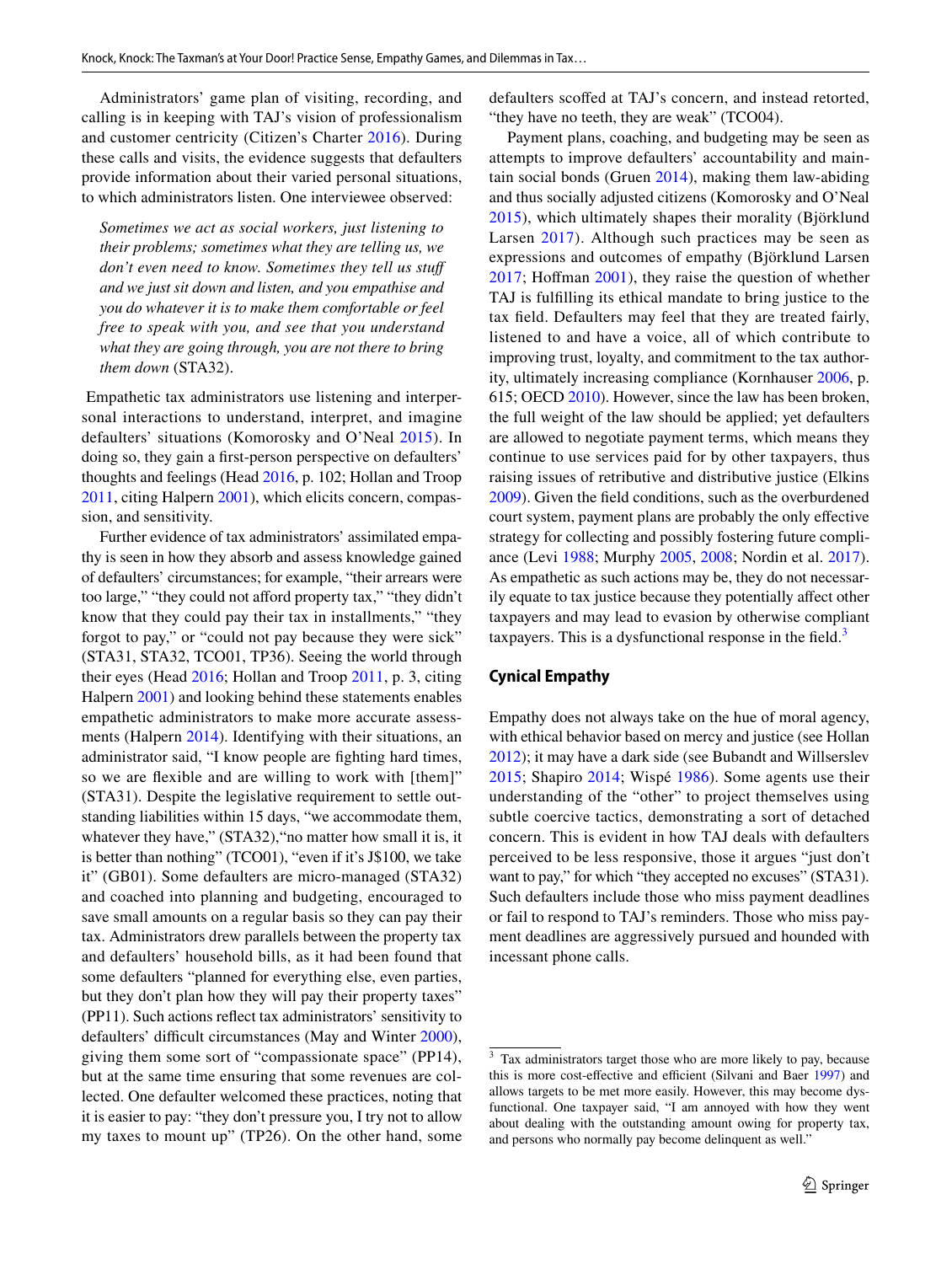*Sometimes they are tired of us calling. We put on the pressure and then you fnd out that they will come in. And they would say, "you know I don't get the money yet" and our response would be "but you gave us a date, and the last time you told us you didn't come." We just continue calling until we get most of them* [to pay] (STA32).

Where the legislation is deemed inadequate, "the strategy is a mix of persuasion and veiled threats" (STA29).<sup>4</sup> However, "if defaulters are aware that we don't have the power, we not getting 'zilch' [nothing] from them" (STA30). For defaulters who consistently ignore reminders, "we try to bluff them" (Mayor PP07) by placing "for sale" signs on their properties. On seeing these signs, the defaulters will contact the government, even though some take a long time to do so. Defaulters who owe tax for more than 6 years are made to think that there is a likelihood that they may be asked to pay the outstanding tax beyond the statute bar, along with fnes and penalties:

*If the government should go back in time and to collect and say this is what you owe, and then you have to pay penalty and interest on the outstanding amount, then this is not good for you. Make your arrangement and pay it off* (Compliance officer TCO03).

Not all defaulters buy into this, as some are "unruly had to be summons [sic]" (TCO03). Those with very large balances who make no attempt to pay despite TAJ's contact are prosecuted without regard for their personal welfare. For example:

*We have a defaulter who is not paying. He is now ill. He bought the land for agricultural purpose and he got ill. His wife is also sick. He owes property tax for over a J\$1 m. It is a lot of money, so we took him to court* (STA32).

While some defaulters respond immediately for fear of additional debt, embarrassment, and losing their property (TPC14, TCP15), others take a long time to respond (PP14). When they respond to TAJ, it creates space for tax administrators to display empathetic concern, as "perceiving another person to be in distress prompts helping behavior" (Marsh [2014](#page-13-37), p. 197, citing Clark and Word [1974\)](#page-12-39).

The foregoing actions seem less benevolent than patiently "cajoling defaulters into compliance" (Hutter [1989,](#page-12-4) p. 156). The literature suggests that sometimes, in everyday life, empathy needs a flter for agents to select what they react to, switching off concern for others to secure their objective (Bubandt and Willerslev [2015](#page-12-10); Hutter [1989;](#page-12-4) Wispé [1986](#page-13-32)). Tactics such as incessant calling, veiled threats, bluffing, and taking defaulters to court when both partners are sick might be construed as concern switched off, designed to create distress and fear (Bubandt and Willerslev [2015;](#page-12-10) Wispé [1986\)](#page-13-32) with a view to securing instant compliance (Hutter [1989\)](#page-12-4).

Tax administrators' actions may not always reflect a deeply held commitment to enforcing compliance, but rather a response to being evaluated with reference to revenue targets. Empathy is applied cynically. Although a moral good is achieved, such actions induce distress in some defaulters, refecting a disconnect with TAJ's stated organizational ethics (see, for example, Bobek et al. [2010](#page-11-24)). Since meeting targets determines their career future, tax administrators' enforcement actions are self-interest-oriented, and therefore strategic (Swartz [1997](#page-13-38)). Administrators play a cynical empathy game (Bourdieu [1990](#page-11-19)), enforcing compliance not as "conscious conformists to the regulations but as strategists … moving through a maze of constraints and opportunities … through past experience and over time" (Swartz [1997](#page-13-38), p. 99).

# **Discussion and Conclusion**

This paper provides deeper insights into practices adopted by tax administrators to tackle large-scale tax evasion by defaulting individual property taxpayers. Specifcally, it has explored how tax administrators adopt practical-sense approaches to enact amicable relational enforcement (Alasfour [2017;](#page-11-9) Alm and Torgler [2011;](#page-11-8) Chung and Trivedi [2003](#page-12-5); Tuck [2010\)](#page-13-15), and how enforcement practices are shaped by tax administrators' and defaulters' dispositions, cognitions, and sentiments (Bourdieu [1990](#page-11-19); Bubandt and Willerslev [2015;](#page-12-10) Swartz [1997](#page-13-38)). Specifcally, we have examined tax administrators' empathy games, deepening our understanding of why and how tax administrators act as they do to arrive at decisions. We note that tax administrators are able to switch between two types of empathy—assimilated and cynical—in enforcing compliance. Each type is not necessarily tied solely to their moral makeup, but also to their perceptions of defaulters, implying that empathy is circumstantial (Hollan [2011,](#page-12-12) p. 206). Where empathetic administrators perceive defaulters to be more responsive, assimilated empathy is applied, showing some concern for defaulters. On the other hand, where defaulters are perceived to be less responsive or unresponsive, administrators take a more tactical approach to enforcement, displaying a sort of detached or switched off concern that might be construed as a harsh and deceptive example of cynical empathy. Each type of empathy refects the level or type of justice applied to defaulters.

Our research conceives taxation as a social practice (Boden et al. [2010](#page-11-25)) and, in conceptual terms, as an

<span id="page-7-0"></span><sup>4</sup> One interviewee (STA29) conceded that the approach of using veiled threats is not a good enforcement strategy as it involves "making up the law as you go along" (STA29), which he argued sets a bad precedent for future tax administrators.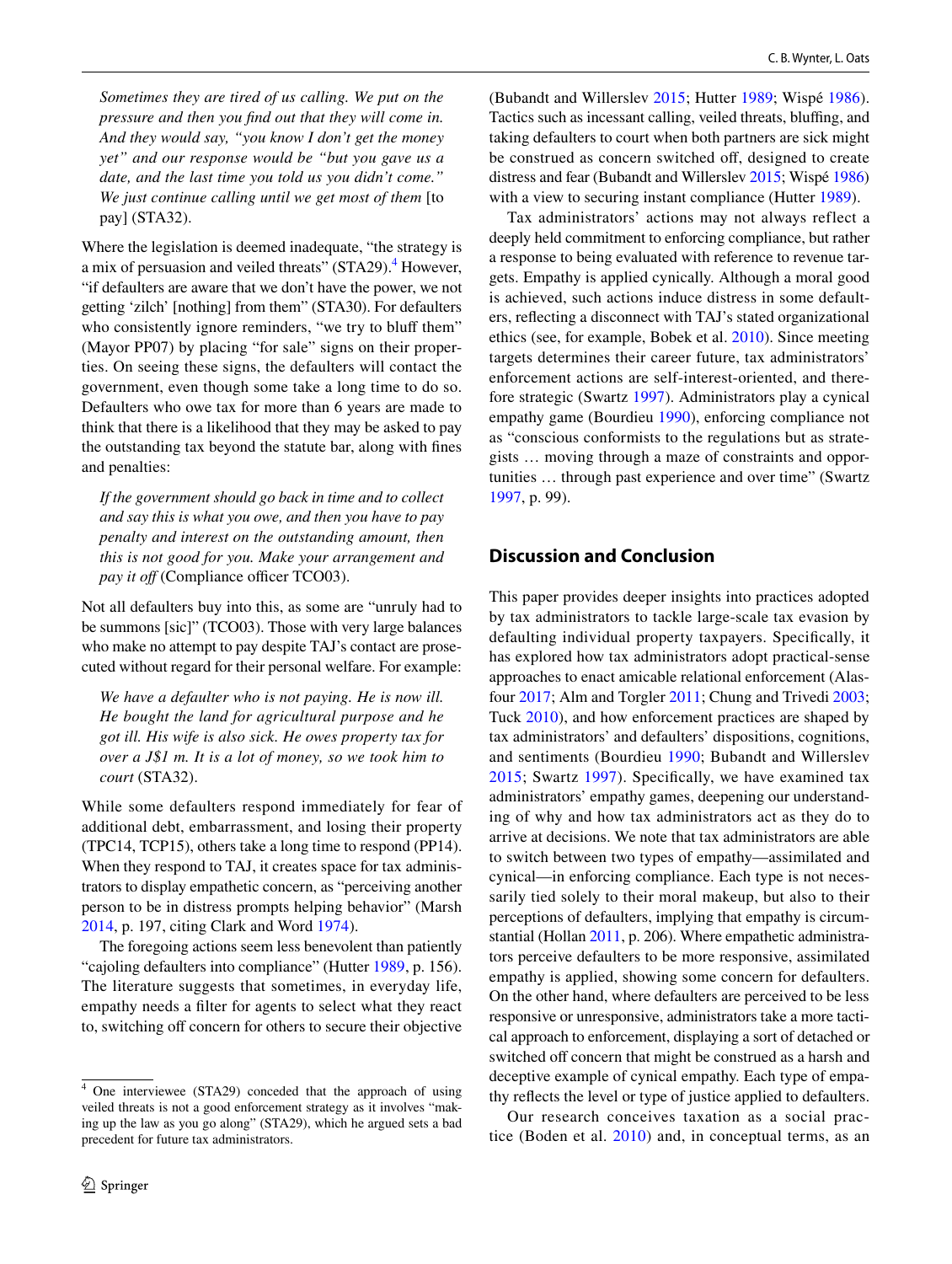institution undergirded by agents' "dispositions, cognitions and sentiments" (Bird [2015](#page-11-16)). The study reveals that incentives facilitate vicarious tax practices where administrators engage in the "art of the possible" (Tanzi and Zee [2001](#page-13-2), p. 2), creating new practices in the feld (Bourdieu [1990](#page-11-19)), and giving them space to fulfll their self-interests. Unlike previous work on softer approaches to tax practices, this study provides deeper insights into tax administrators' everyday approaches to enforcement, shaped by their practical sense.

Inspired by Bourdieu's concept of practical sense, we have explored how empathy becomes a part of the enforcement game, and how tax administrators alter their positions from being objective law enforcers to becoming strategic empathizers in the enforcement game, based on their perceptions of defaulters. We have provided deeper insights into tax administrators' actions, showing how identifcation with defaulters creates opportunities for innovative and new practices in the tax feld. Such practices can be perceived as a means to an end, highlighting why practices in some situations do not follow normal tax logic (see Bourdieu and Wacquant [1992,](#page-11-20) p. 120). Thinking in terms of practical sense improves our understanding of how administrators' awareness and appreciation of the feld enables them to interpret the feld conditions, and in so doing allows for opportunistic responses, making anticipatory adjustments to the feld's demands (Bourdieu [1990](#page-11-19)). Such practical-sense responses and adjustments may not always be rational or objective, but immediate, pre-reflective, cognitive, and embodied, occurring under conditions that exclude distance, perspective, detachment, and refexivity (Bourdieu [1990,](#page-11-19) p. 82). Street-level tax administrators' responses and adjustments are attempts to maintain social bonds (Gruen [2014\)](#page-12-15) by securing defaulters' commitment to and involvement with the property tax to make them accountable (Wynter and Oats [2018\)](#page-13-0). This encourages them to become law-abiding and thus socially adjusted citizens, and is a key element of empathy (Komorosky and O'Neal [2015\)](#page-12-16).

In identifying two types of empathy—assimilated and cynical—we shed light on how tax administrators seek to manage defaulters' otherwise hidden behaviors and decisions (Keen [2008](#page-12-40)). The study also demonstrates how tax administrators are able to step into and step back from defaulters' thoughts, feelings, and circumstances, and maintain their identities with a determined insistence on defaulters' alterity/otherness (Bubandt and Willerslev [2015,](#page-12-10) p. 7). Empathy requires both intimate engagement and a measure of detachment (Rifkin [2009](#page-13-21), p. 173), and it is this detachment that must be maintained to ensure a diference from the other. If tax administrators' feelings spill completely into those of the defaulters, they will lose a sense of who they are as enforcers, compromising their ability to enforce compliance. Thus, even though they might understand the defaulters' plight as if it were their own, they might be engulfed by it. If this were to happen, it would drown out their ability to be unique and separate from defaulters: they are agents of the state and must be seen as such. This is admittedly a rather fragile balance for them to strike, given that empathy requires a porous boundary between the empathizer and the other that somehow allows the two beings to mingle in a shared mental space (Rifkin [2009](#page-13-21)). Thus, they must maintain a distinction from the defaulters in order to assess the degree to which defaulters' qualities or responsiveness match with their image or perspectives.

This is a sort of paradox, the play of identifcation and "othering," which lies at the heart at empathetic faculty and detached concern for "others." For those who are more responsive or co-operative, assimilated empathy is used and the degree of separation is less wide, showing some amount of concern. For less responsive defaulters, cynical empathy is used and the degree of separation is much wider to enact enforcement. Thus, empathetic identifcation with the "other" does not necessarily arise solely from inter-subjective compassion, nor concern for social cohesion, but sometimes also from agents' perceptions of the "other."

Tax enforcement may be hostile and even physically violent (Bräutigam [2008;](#page-12-0) Cullis and Lewis [1997\)](#page-12-6). This study reveals that, even in the face of large-scale evasion, it need not be so when empathy is used. However, we argue that, hidden behind tax administrators' "empathy games," TAJ obliquely wields its power to assert its legitimacy and authority, revealing "subtle coercion," as well as creating fear among some defaulters. Empathy in enforcement sometimes becomes a merely intellectual exercise, remaining squarely situated in the ethical position where "getting, acquiring, a tool to obtain an objective even though a good one" is met (Shapiro [2014,](#page-13-22) p. 279). This is so because empathetic identifcation with others is used as a skill rather than a moral virtue. Hence, agents are able to secure compliance, not as "conscious conformists to the regulations but as strategists … moving through a maze of constraints and opportunities" (Swartz [1997](#page-13-38), p. 99). Through their actions, tax administrators may unwittingly perpetuate free-riding and tax evasion among some classes of defaulters who remain "legally derelict" (Byrne [1995,](#page-12-41) p. 119), which might be considered unjust.

Governments often motivate tax administrators through the use of incentives to secure compliance and increase revenue collection. Where incentives are narrowly focused on achieving revenue collection rather than increasing tax compliance and tax morale, they may lead to increased corruption and harassment of honest citizens (see Gangl et al. [2019,](#page-12-42) p. 109), undermining justice in the tax feld. As agents of the state, administrators are expected to act in the public interest, through objective enforcement of the legislation to maintain equity, fairness, and trust in the tax authority and in themselves as public servants (Murphy [2005](#page-13-13), [2008](#page-13-14)). However,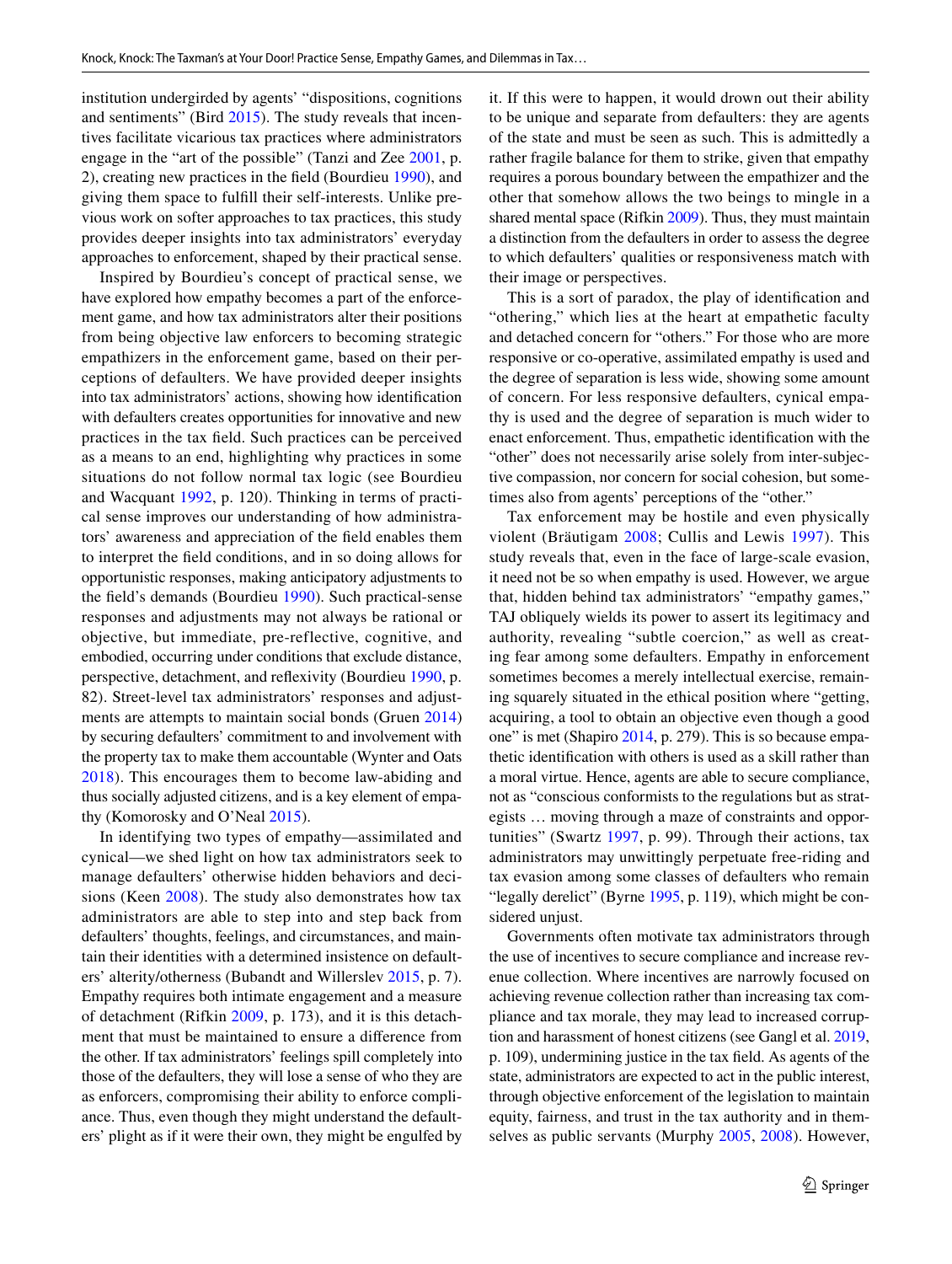this may be difficult for administrators when incentives are given without accompanying sets of institutional and enabling organizational structures, which we believe are absent in this case (Mookherjee [1998](#page-13-39) citing Klitgaard 1995). We therefore argue that, alongside the use of targets, policies should be established to ensure that institutional and organizational issues such as task assignment, appropriate legislation, adequate resource allocation, feedback, and evaluation mechanisms are independently decided and in place (Mookherjee [1998](#page-13-39) citing Klitgaard 1995), supported by an enabling court system (Cornia and Walters [2010](#page-12-1)) to assist tax administrators in their quest to maintain tax justice.

We have found that the practice of incentivized enforcement without due consideration for organizational and institutional issues creates a number of dilemmas in the property tax feld. Since tax administrators must meet their targets, to "fit IMF programme conditions,"<sup>[5](#page-9-0)</sup> little attention is paid to the makeup of collections (Auditor General's Report [2016](#page-12-25)). Consequently, street-level tax administrators concentrate on defaulters who are least able to resist, leaving more resistant defaulters outside the tax net, thereby creating diferential treatment of taxpayers. These hard-to-tax individuals remain without relationships with the state, as "non recognized beings," having an "irrelevant presence" (see Bahl and Wallace [2007](#page-11-7); Bauman [1993](#page-11-26)). Diferential treatment of defaulters raises issues of tax injustice and unequal treatment of taxpayers, calling into question procedural fairness (due process), and retributive (punishing non-compliance) and distributive (equalizing the tax burden) justice (Elkins [2009](#page-12-37); OECD [2010\)](#page-13-36).

Enforcing a tax system is neither an easy nor a static task in any country (Bird and Zolt [2014](#page-11-0)), but is particularly challenging for developing countries. We have noted the level of tax administrators' fexibility (May and Winter [2000](#page-13-9)) in bringing about compliance, in their bid to fulfll their ethical mandate to bring justice to the tax feld and shape defaulters' morality (Björklund Larsen [2017\)](#page-11-3). However, this fexibility sometimes creates dilemmas. For example, outstations expose staff to potential violence, and add another layer of administrative costs to their operations. This refects the constant balance faced by tax administrators to get the job done, even at risk to their lives. The level of fexibility that we have identifed in Jamaican enforcement practices also calls attention to the present property tax legislation (PTL) and whether it is appropriate to Jamaica's current socioeconomic

<span id="page-9-0"></span><sup>5</sup> An interviewee from the Auditor General's Department reported this as an adverse efect of targets, as some taxpayers remain perpetually delinquent: "What you fnd is that they would have met their targets, because their targets are these numerical amounts to ft the IMF programme conditions, and so they focus on numbers. But you fnd that a lot of the entities and persons who have been regularly noncompliant continue to be" (GB03).

situation (Wynter and Oats [2018](#page-13-0)). This has implications for property tax policy. There are sound arguments for the PTL to be amended to refect the socioeconomic, historical, and demographic circumstances of modern Jamaica, as articulated by Wynter and Oats [\(2018\)](#page-13-0). Tax administrators' ability to improvise also calls into question their enforcement ethics, because in their zeal they may use questionable tactics such as veiled threats, undue pressure, and bluffing, as seen when cynical empathy, a sort of detached concern, is deployed.

Tax administrators' fexibility is also demonstrated in their tendency to concentrate on easier cases, as enforcement objectives seek not to improve tax morale but to increase revenue collections (Mansfeld [1988\)](#page-13-3). Although the targets may assist in providing adequate and steady revenue flows, as Bird [\(1992](#page-11-27), p. 197) suggests, they may also be an "innocuous device to keep tax administrators up to the mark." Checks and balances should therefore be put in place to regulate tax administrators' enthusiasm and ensure that they keep within the bounds of the law.

Since the property tax is centrally managed in Jamaica, there is a strong argument for it to be better integrated into the general tax system. For example, linking the property tax roll with the tax registration number (TRN) database would obviate the need for the many intense searches that place a strain on already meager resources. The property tax might conceivably then be integrated with other TAJ enforcement and compliance strategies, including audit and education programs. Alternatively, the tax could be fully localized, taking its own form, which might increase tax morale rather than revenues (Guth et al. [2005](#page-12-43)).

This study also raises the much wider question of the legitimacy of the state. When a government is considered legitimate, citizens will accept whatever is asked or imposed with little protest. In Jamaica, property tax evasion rates remain high, raising the question of whether citizens are challenging the legitimacy of the state or the property tax itself. Are they saying that this tax is no longer relevant, or questioning its present form? These questions must be addressed by policymakers.

The tax roll has been a source of discontent for many years (see Cornia and Walters [2010;](#page-12-1) Auditor General's Report [2016\)](#page-12-25). Around 50 percent of land parcels in Jamaica are unregistered, making it difficult to establish the true owners and occupiers of the land. This situation requires attention, as efective enforcement is largely dependent on the accuracy and completeness of the valuation roll. Identifying who is liable is of utmost importance.

One area for future research might be to examine the extent to which understandings of reasons for evasion gained through the reminder system are incorporated into tax policy reform, education, and the tax-drafting process. It is also worth considering whether using empathy brings a sustained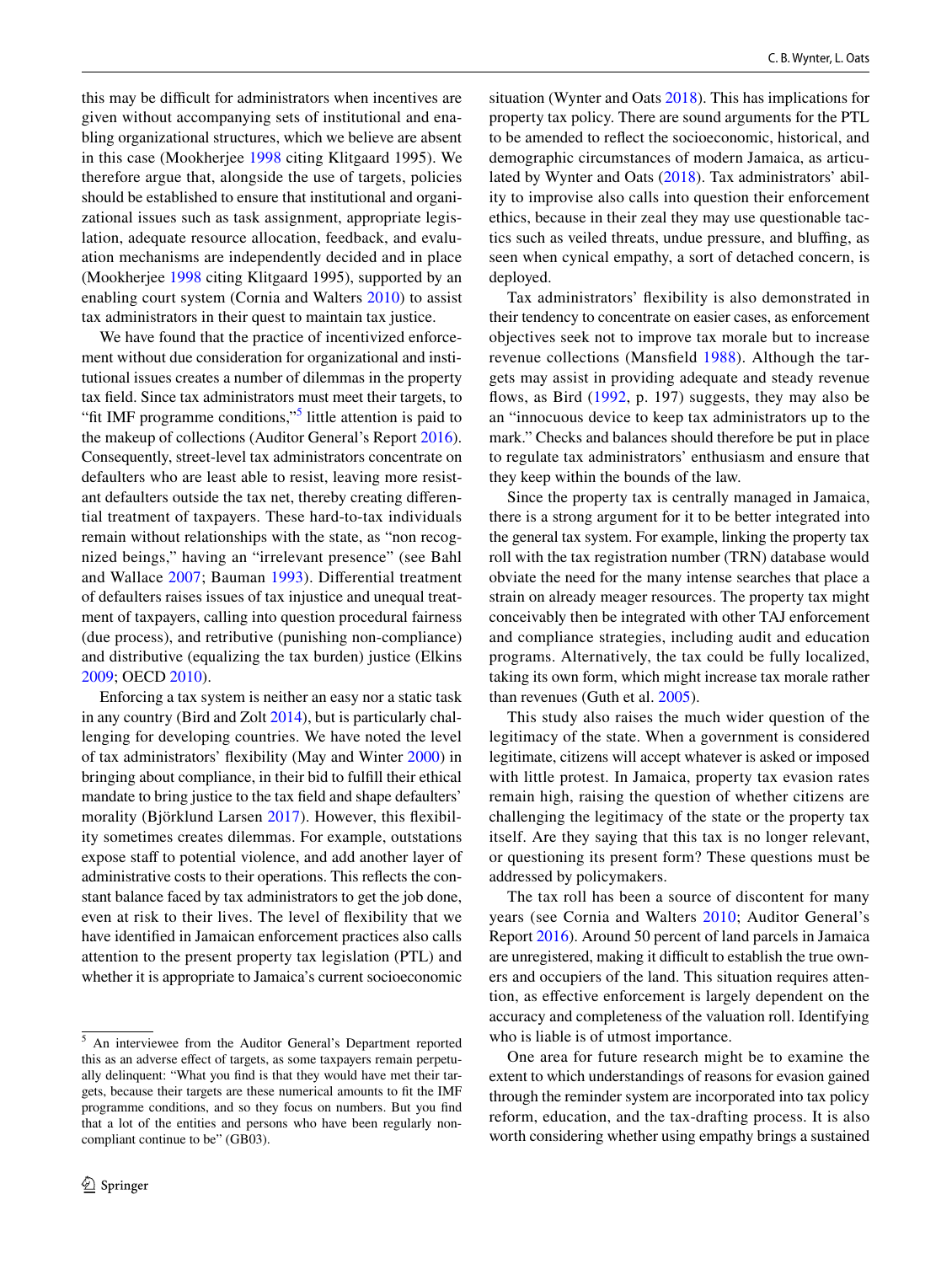change in compliant behavior, and the extent to which taxpayers' perspectives of TAJ may change based on the use of empathy in the reminder system.

**Acknowledgements** We are extremely grateful for the constructive feedback of our anonymous reviewers, their comments and challenging questions went a far way in improving the paper. We also expresss sincere appreciation to our colleagues who commented on earlier drafts of the paper at conferences and seminars. Lynne Oats gratefully acknowledges the fnancial support of the Economic and Social Research Council under grant reference ES/S00713X/1.

# **Compliance with Ethical Standards**

**Conflict of interest** The authors declare that they have no confict of interest.

**Ethical Approval** All procedures performed in the studies involving human participants were in accordance with the ethical standards of the institutional and/or national research committee and with the 1964 Helsinki Declaration and its later amendments or comparable ethical standards.

**Informed Consent** Informed consent was obtained from all individual participants included in this study.

**Open Access** This article is distributed under the terms of the Creative Commons Attribution 4.0 International License [\(http://creativeco](http://creativecommons.org/licenses/by/4.0/) [mmons.org/licenses/by/4.0/](http://creativecommons.org/licenses/by/4.0/)), which permits unrestricted use, distribution, and reproduction in any medium, provided you give appropriate credit to the original author(s) and the source, provide a link to the Creative Commons license, and indicate if changes were made.

# **Appendix: Jamaican Property Tax Procedures**

# **Number of Properties and Maintenance of Valuation Roll**

Every property (including those exempt from property tax) is listed on the valuation roll, totaling over 800,000. Properties are listed by district, bearing the name, nationality, and postal address of the property's owner, its situation, description, and measurements (see Land Valuation Act 1957). Maintenance of the roll is the responsibility of the Commissioner of Lands (see Land Valuation Act, SS17, 24 & 25), who provides a copy of the valuation roll to TAJ on its completion or whenever there is an amendment to the roll. Importantly, the roll is not always accurate, which complicates the property tax collection process.

### **Tax Liabilities and Payment Cycles**

Property tax, based on the unimproved value of the land, is payable annually by owners, occupiers, mortgagors, or

anyone in actual possession of the property when the tax becomes due and payable. In 2012 the rate was J\$1000 (US\$10) for properties up to J\$300,000, and thereafter 0.75 percent of a dollar for each dollar of value above J\$300,000. In 2013 there was a rate change, whereby all properties with an unimproved value up to J\$100,000 were charged a fat rate of J\$1000. Properties with values exceeding J\$100,000 up to J\$1 million attracted an additional 1.5 percent for every additional dollar above J\$100,000. Properties with values exceeding J\$1 million were subject to an additional 2.0 percent for every additional dollar.

Taxpayers may pay their tax in either annual, biannual, or quarterly installments at any of the 29 collecting stations or through TAJ's online portal. Property tax arrears are huge. In this regard, Tharkur  $(2010, p. 2)$  $(2010, p. 2)$  states that property tax revenues fell precipitously across almost all valuation categories, leading to arrears at over J\$5 billion (0.5% of GDP) by the end of 2009, making weak enforcement a major factor in revenue decline (see also Beale and Wyatt [2017](#page-11-23); Cornia and Walters [2010;](#page-12-1) Wynter and Oats [2018](#page-13-0)).

#### **Governing Legislation and Enforcement Conditions**

The PTL—comprising the Property Tax Act of 1903 (PTA), the Land Valuation Act (1957), and the Government of Jamaica ([1867](#page-12-44))–Tax Collection Act (TCA)—provides for notifcations of liability through assessment notices, either personally served, left at the taxpayer's address, or sent by registered post to the taxpayer's address (see PTA S3(2) & (3)). There is a statutory bar on enforcing liabilities due for over 6 years, which puts pressure on the tax administration. For those who default, the PTL stipulates that one notice must be sent to them, informing them of their outstanding liability and requiring them to settle in full within 15 days of receipt of this notice. Where defaulters refuse to settle as required, legal remedies include being sued for the arrears plus full litigation costs, creation of a lien against their property, or, in extreme cases, seizure and forfeiture of their property.

The PTL provides an exemption for those who are poverty-stricken, making it mandatory for TAJ to report any defaulter deemed to be poverty-stricken to the Minister of Finance, and for tax administrators to assist such defaulters in completing the necessary documentation to enable exemption.

#### **Notices and the Mail System**

The Ministry of Local Government is responsible for both printing and circulating assessment notices to taxpayers. High-value notices are hand-delivered by contracted personnel appointed by the local authorities, while all other assessment notices are sent by regular mail to taxpayers.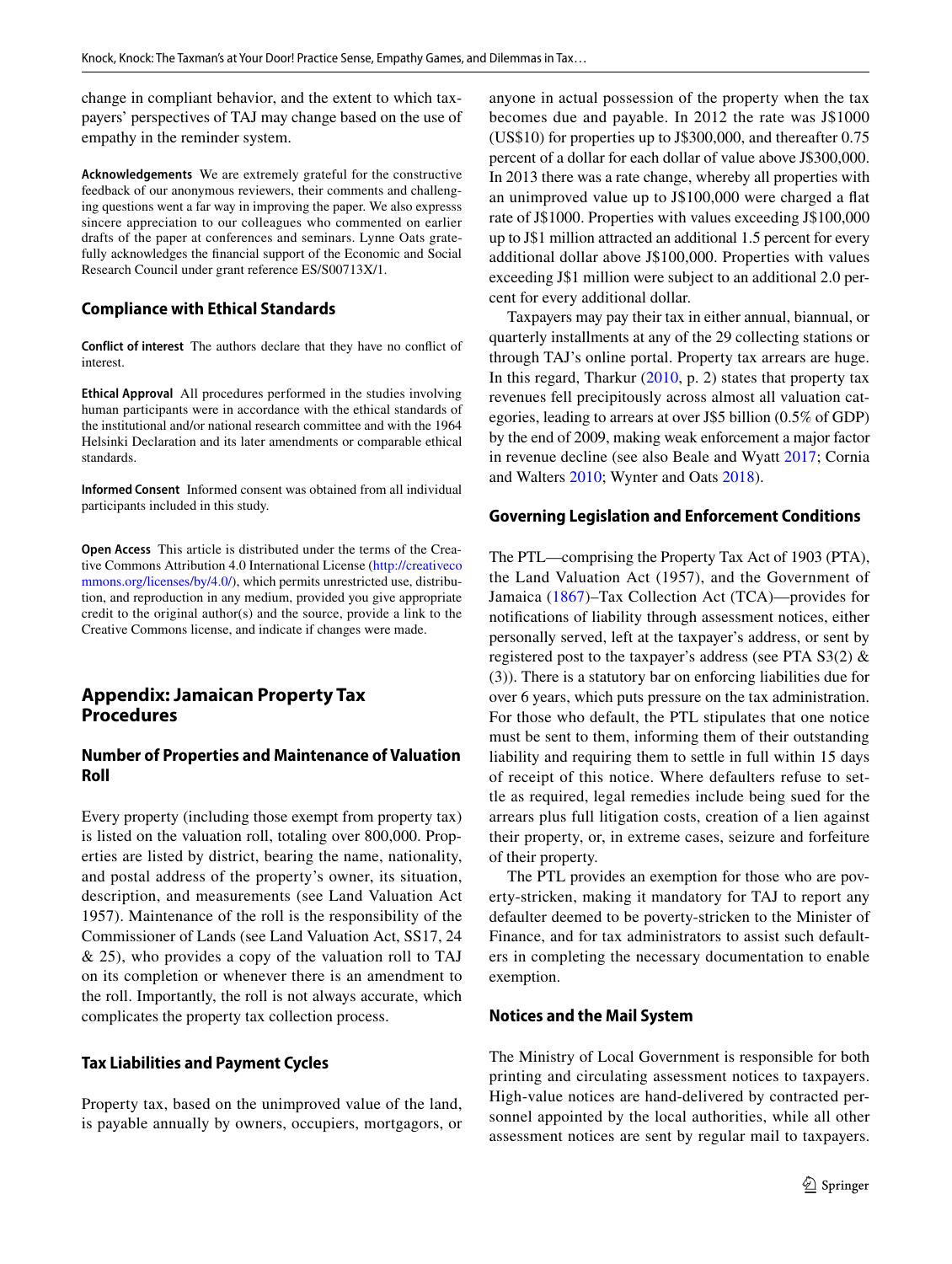There is no mechanism for TAJ to ascertain to whom notices have been sent. Some taxpayers complain that they have not received assessment notices. Owing to logistics in Jamaica, many addresses have no door number, road or street name, just a district and parish. Taxpayers collect their mail from postal agencies in their districts or, where there are no postal agencies, from the post office in the nearest town to their district. The mail system is known to be unreliable.

#### **Reminder System and Targets**

The reminder system for property tax arrears commenced in 2006, at which time local authorities were required to partner with TAJ for arrears collection (see Ministry of Local Government [1993](#page-13-41), [2003\)](#page-13-42). At that time the arrears amounted to J\$546 million, rising to J\$6.4 billion in 2012/13 and to J\$13.4 billion in 2016/17. From time to time, the government has had to write off large portions of property tax arrears through the Tax Collection Act (see, for example, Order No 9, 2013). To minimize the arrears write-ofs, a report commissioned by the Office of the Prime Minister in 2010 recommended that TAJ should "articulate the expectations for all members of the property tax team specifying performance targets for each reporting period" (Cornia and Walters [2010,](#page-12-1) p. 20). Although the report did not give a specifc start date, targets appear to have been established around 2011/2012, as the Auditor General's Department, in its report covering the 2011/2012 to 2015/2016 periods, stated a collection target of 20 percent for property tax arrears. Such targets are established through collaboration between TAJ, the Ministry of Local Government and Community Development (MLG&CD), and the Ministry of Finance and Public Services, subject to Cabinet approval. However, the MLG&CD seems to set the targets and communicate them to TAJ (Government of Jamaica [2016a](#page-12-25), [b](#page-12-45)–Property tax collections and enforcement, Auditor General's Report), based on incrementalism rather than any objective scientifc principles, according to a senior government bureaucrat. Not all arrears are collectable.

# **References**

- <span id="page-11-9"></span>Alasfour, F. (2017). Cost of distrust: The virtuous cycle of tax compliance in Jordan. *Journal of Business Ethics, 155*(1), 243–258.
- <span id="page-11-6"></span>Alm, J., & Martinez-Vazquez, J. (2007). *Tax morale and evasion in Latin America*. Working paper, Atlanta, GA: Andrew Young School of Policy, Georgia State University.
- <span id="page-11-8"></span>Alm, J., & Torgler, B. (2011). Do ethics matter? Tax compliance and morality. *Journal of Business Ethics, 101*(4), 635–651.
- <span id="page-11-11"></span>Bahl, R. (2009). *Property tax reform in developing and transition countries*. Washington, DC: USAID.
- <span id="page-11-12"></span>Bahl, R. W., & Bird, R. M. (2008). Tax policy in developing countries: Looking back—and forward. *National Tax Journal, 61*(2), 279–301.
- <span id="page-11-7"></span>Bahl, R., & Wallace, S. (2007). Comprehensive tax reform in Jamaica. *Public Finance Review, 35*(1), 4–25.
- <span id="page-11-21"></span>Battaly, H. D. (2011). Is empathy a virtue? In A. Coplan & P. Goldie (Eds.), *Empathy: Philosophical and psychological perspectives* (pp. 277–301). Oxford: Oxford University Press.
- <span id="page-11-26"></span>Bauman, Z. (1993). *Postmodern ethics*. Oxford: Basil Blackwell.
- <span id="page-11-23"></span>Beale, T., & Wyatt, P. (2017). *Predicting taxpayer behaviour and compliance: An economic analysis of Jamaica's property tax system*. Paper presented at the Annual World Bank Conference on Land and Poverty, Washington, DC, 20–24 March.
- <span id="page-11-10"></span>Bernstein, T. P., & Lü, X. (2008). Taxation and coercion in rural China. In D. Bräutigam, O.-H. Fjeldstad, & M. Moore (Eds.), *Taxation and state-building in developing countries* (pp. 89–109). Cambridge: Cambridge University Press.
- <span id="page-11-27"></span>Bird, R. M. (1992). *Tax policy and economic development*. Baltimore, MD: John Hopkins University Press.
- <span id="page-11-16"></span>Bird, R. M. (2015). Improving tax administration in developing countries. *Journal of Tax Administration, 1*(1), 23–45.
- <span id="page-11-0"></span>Bird, R. M., & Zolt, E. M. (2014). Redistribution via taxation: The limited role of the personal income tax in developing countries. *Annals of Economics and Finance, 15*(2), 625–683.
- <span id="page-11-1"></span>Björklund Larsen, L. B. (2013). Moulding knowledge into a legal complex: Para-ethnography at the Swedish Tax Agency. *Journal of Business Anthropology, 2*(2), 209–231.
- <span id="page-11-2"></span>Björklund Larsen, L. B. (2015). Common sense at the Swedish Tax Agency: Transactional boundaries that separate taxable and tax-free income. *Critical Perspectives on Accounting, 31,* 75–89.
- <span id="page-11-3"></span>Björklund Larsen, L. B. (2017). *Shaping taxpayers: Values in action at the Swedish Tax Agency*. Oxford: Berghahn Books.
- <span id="page-11-24"></span>Bobek, D. D., Hageman, A. M., & Radtke, R. R. (2010). The ethical environment of tax professionals: Partner and non-partner perception experiences. *Journal of Business Ethics, 92*(4), 637–654.
- <span id="page-11-25"></span>Boden, R., Killian, S., Mulligan, E., & Oats, L. (2010). Critical perspectives on taxation. *Critical Perspectives on Accounting, 21*(7), 541–544.
- <span id="page-11-4"></span>Boll, K. (2011). The responsive raid: An analysis of the dual logics of generalization in judging businesses' tax compliance and in doing responsive regulation. *STS Encounters, 4*(2), 7–41.
- <span id="page-11-5"></span>Boll, K. (2014). Shady car dealings and taxing work practices: An ethnography of a tax audit process. *Accounting, Organizations and Society, 39*(1), 1–19.
- <span id="page-11-17"></span>Bourdieu, P. (1977). *Outline of a theory of practice*. Cambridge: Cambridge University Press.
- <span id="page-11-19"></span>Bourdieu, P. (1990). *The logic of practice*. Redwood City, CA: Stanford University Press.
- <span id="page-11-18"></span>Bourdieu, P. (1998). *Practical reason: On the theory of action*. Redwood City, CA: Stanford University Press.
- <span id="page-11-20"></span>Bourdieu, P., & Wacquant, L. J. (1992). *An invitation to refexive sociology*. Chicago, IL: University of Chicago Press.
- <span id="page-11-13"></span>Braithwaite, V. (2003). Dancing with tax authorities: Motivational postures and no-compliant actions. In V. Braithwaite (Ed.), *Understanding tax avoidance and evasion* (pp. 15–39). Aldershot: Ashgate Publishing Ltd.
- <span id="page-11-14"></span>Braithwaite, V. (2006). Is reintegrative shaming relevant to tax evasion and avoidance? In H. Elfers, P. Verboon, & W. Huisman (Eds.), *Managing and maintaining compliance: Closing the gap between science and practice* (pp. 109–127). The Hague, Netherlands: Boom Legal Publishers.
- <span id="page-11-15"></span>Braithwaite, V. (2009). *Defance in taxation and governance: Resisting and dismissing authority in a democracy*. Cheltenham: Edward Publishing.
- <span id="page-11-22"></span>Braun, V., & Clarke, V. (2006). Using thematic analysis in psychology. *Qualitative Research in Psychology, 3*(2), 77–101.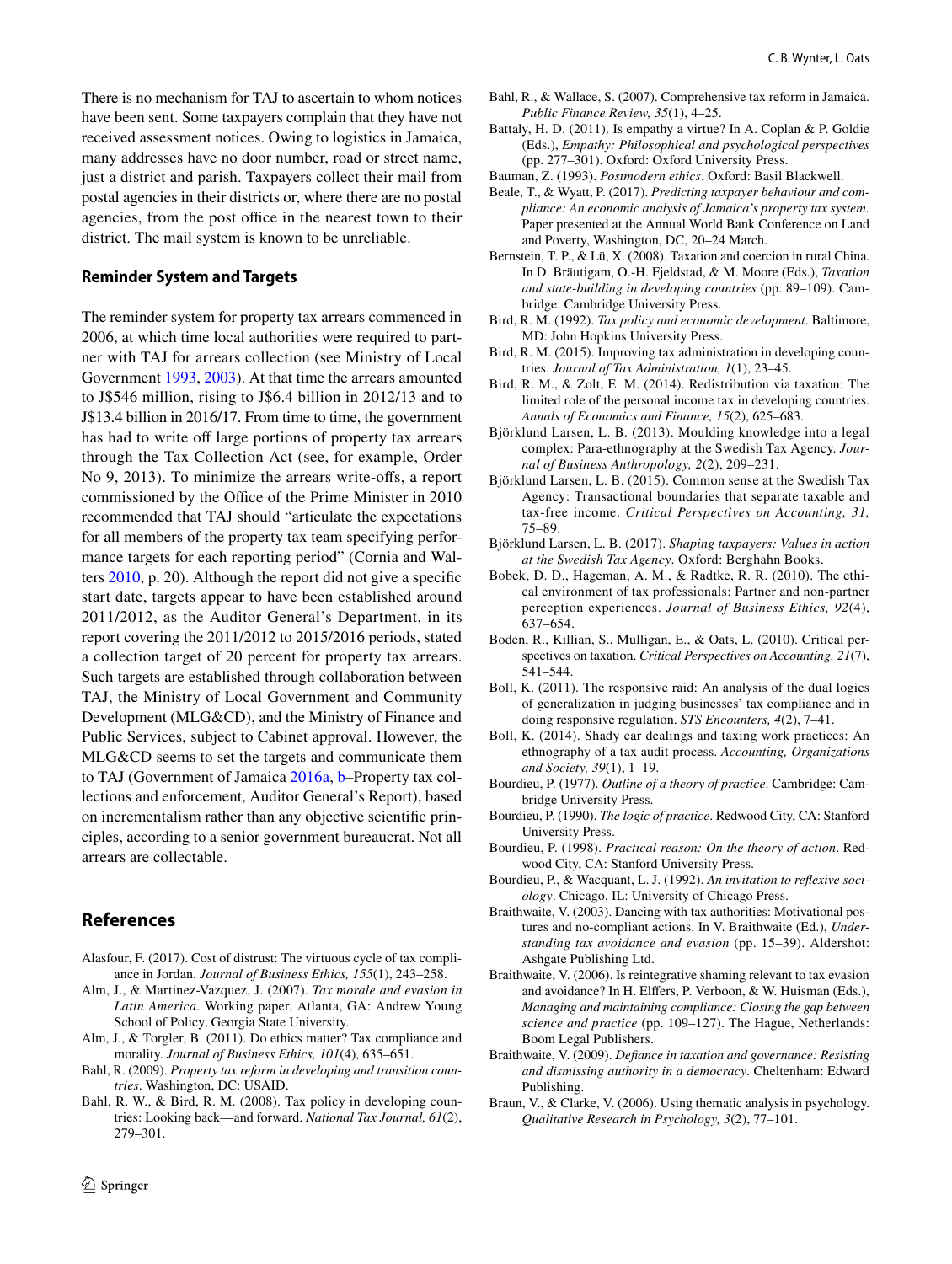- <span id="page-12-0"></span>Bräutigam, D. (2008). Introduction: Taxation and state-building in developing countries. In D. Bräutigam, O. H. Fjeldstad, & M. Moore (Eds.), *Taxation and state building in developing countries: Capacity and consent* (pp. 1–33). Cambridge: Cambridge University Press.
- <span id="page-12-27"></span>Bringer, J. D., Johnston, L. H., & Brackenridge, C. H. (2006). Using computer-assisted qualitative data analysis software to develop a grounded theory project. *Field Methods, 18*(3), 245–266.
- <span id="page-12-3"></span>Browde, P. (2017). A refection on tax collections: Opening a can of worms to clean up a collection due process jurisdictional mess. *Drake Law Review, 65*(1), 51–87.
- <span id="page-12-10"></span>Bubandt, N., & Willerslev, R. (2015). The dark side of empathy: Mimesis, deception, and the magic of alterity. *Comparative Studies in Society and History, 57*(1), 5–34.
- <span id="page-12-41"></span>Byrne, E. (1995). Public goods and the paying public. *Journal of Business Ethics, 14*(2), 117–123.
- <span id="page-12-5"></span>Chung, J., & Trivedi, V. U. (2003). The efect of friendly persuasion and gender on tax compliance behavior. *Journal of Business Ethics, 47*(2), 133–145.
- <span id="page-12-39"></span>Clark, R. D., & Word, L. E. (1974). Where is the apathetic bystander? Situational characteristics of the emergency. *Journal of Personality and Social Psychology, 29*(3), 279–287.
- <span id="page-12-30"></span>Clarke, E. (1999). *My mother who fathered me: A study of the families in three selected communities of Jamaica*. Mona, Jamaica: University of West Indies Press.
- <span id="page-12-17"></span>Coke, J. S., Batson, C. D., & McDavis, K. (1978). Empathic mediation of helping: A two-stage model. *Journal of Personality and Social Psychology, 36*(7), 752–766.
- <span id="page-12-22"></span>Coplan, A. (2011). Will the real empathy please stand up? A case for a narrow conceptualization. *The Southern Journal of Philosophy, 49*(S1), 40–65.
- <span id="page-12-1"></span>Cornia, G., & Walters, L. C. (2010). *Improving the property tax in Jamaica: Issues and options*. Kingston, Jamaica: Government of Jamaica.
- <span id="page-12-26"></span>Creswell, J. W. (2013). *Research design: Qualitative, quantitative, and mixed methods approaches*. Thousand Oaks, CA: Sage Publications.
- <span id="page-12-6"></span>Cullis, J. G., & Lewis, A. (1997). Why people pay taxes: From a conventional economic model to a model of social convention. *Journal of Economic Psychology, 18*(2–3), 305–321.
- <span id="page-12-7"></span>De Cesare, C. (2004). Thoughts on the fscal reform in Brazil: Looking at the property tax. *Journal of Property Tax Assessment & Administration, 1*(2), 57–69.
- <span id="page-12-32"></span>Dillinger, W. (1992). *Urban property tax reform: Guidelines and recommendations*. Washington, DC: International Bank of Reconstruction.
- <span id="page-12-37"></span>Elkins, D. (2009). Taxation and the terms of justice. *University of Toledo Law Review, 41,* 73–105.
- <span id="page-12-23"></span>Galinsky, A. D., Maddux, W. W., Gilin, D., & White, J. (2008). Why it pays to get inside the head of your opponent: The diferential efects of perspective taking and empathy in negotiations. *Psychological Science, 19*(4), 378–384.
- <span id="page-12-42"></span>Gangl, K., Hart, B., Hoffman, E., & Kirchler, E. (2019). The relationship between Austrian tax auditors and self-employed taxpayers: Evidence from a qualitative study. *Frontiers in Psychology, 10,* 1034. [https://doi.org/10.3389/fpsyg.2019.01034.](https://doi.org/10.3389/fpsyg.2019.01034)
- <span id="page-12-2"></span>Gill, J. B. (2000). *A diagnostic framework for revenue administration*. Washington, DC: World Bank Publications.
- <span id="page-12-44"></span>Government of Jamaica. (1867). *The tax collection act*. Kingston, Jamaica: Government of Jamaica.
- <span id="page-12-28"></span>Government of Jamaica. (1996). *National land policy*. Kingston, Jamaica: Government of Jamaica.
- <span id="page-12-31"></span>Government of Jamaica. (2012). *Report of Offices of the Services Commissions*. Kingston, Jamaica: Government of Jamaica.
- <span id="page-12-25"></span>Government of Jamaica. (2016a). *Auditor general's audit performance reports*. Kingston, Jamaica: Government of Jamaica.
- <span id="page-12-45"></span>Government of Jamaica. (2016b). *Property tax collections and enforcement at TAJ*. Auditor General's Report.
- <span id="page-12-8"></span>Gracia, L., & Oats, L. (2012). Boundary work and tax regulation: A Bourdieusian view. *Accounting, Organizations and Society, 37*(5), 304–321.
- <span id="page-12-35"></span>Graham, N. (2016). From the womb to the tomb via Jamaica's \$800 million informal economy. *The Gleaner*, 1 November. Retrieved July 30, 2019, from [http://jamaica-gleaner.com/artic](http://jamaica-gleaner.com/article/news/20161101/womb-tomb-jamaicas-800-million-informal-enonomy) [le/news/20161101/womb-tomb-jamaicas-800-million-infor](http://jamaica-gleaner.com/article/news/20161101/womb-tomb-jamaicas-800-million-informal-enonomy) [mal-enonomy.](http://jamaica-gleaner.com/article/news/20161101/womb-tomb-jamaicas-800-million-informal-enonomy)
- <span id="page-12-15"></span>Gruen, L. (2014). *Entangled empathy: An alternative for our relationships with animals*. Brooklyn, NJ: Lantern Books.
- <span id="page-12-43"></span>Guth, W., Levati, V., & Sausgruber, R. (2005). Tax morale and (de) centralization: An experimental study. *Public Choice, 125*(1– 2), 171–188.
- <span id="page-12-14"></span>Halpern, J. (2001). *From detached concern to empathy: Humanizing medical practice*. Oxford: Oxford University Press.
- <span id="page-12-24"></span>Halpern, J. (2014). Clinical empathy in medical care. In J. Decety (Ed.), *Empathy: From the bench to bedside* (pp. 229–244). Cambridge: The MIT Press.
- <span id="page-12-34"></span>Harriott, A. (2003). *Understanding crime in Jamaica: New challenges for public policy*. Mona, Jamaica: University of the West Indies Press.
- <span id="page-12-21"></span>Harris, J. (2007). The evolutionary neurobiology, emergence and facilitation of empathy. In T. Farrow & P. Woodruff (Eds.), *Empathy in mental illness* (pp. 168–186). Cambridge: Cambridge University Press.
- <span id="page-12-33"></span>Hasseldine, J., & Li, Z. (1999). More tax evasion research required in the new millennium. *Crime, Law and Society, 31*(1), 91–104.
- <span id="page-12-9"></span>Head, N. (2016). A politics of empathy: Encounters with empathy in Israel and Palestine. *Review of International Studies, 42*(1), 95–113.
- <span id="page-12-18"></span>Hofman, M. L. (2001). *Empathy and moral development: Implications for caring and justice*. Cambridge: Cambridge University Press.
- <span id="page-12-19"></span>Hollan, D. (2008). Being there: On the imaginative aspects of understanding others and being understood. *Ethos, 36*(4), 475–489.
- <span id="page-12-20"></span>Hollan, D. (2012). Emerging issues in the cross-cultural study of empathy. *Emotional Review, 4*(1), 70–78.
- <span id="page-12-12"></span>Hollan, D. W., & Troop, C. J. (Eds.). (2011). *The anthropology of empathy: Experiencing the lives of others in Pacifc societies*. New York, NY: Berghahn Press.
- <span id="page-12-4"></span>Hutter, B. (1989). Variations in regulatory enforcement styles. *Law and Policy, 11*(2), 153–174.
- <span id="page-12-40"></span>Keen, S. (2008). Strategic empathizing: Techniques of bounded, ambassadorial, and broadcast narrative empathy. *Deutsche Vierteljahrsschrift für Literaturwissenschaft und Geistesgeschichte, 82*(3), 477–493.
- <span id="page-12-16"></span>Komorosky, D., & O'Neal, K. K. (2015). The development of empathy and prosocial behavior through humane education, restorative justice, and animal-assisted programs. *Contemporary Justice Review, 18*(4), 395–406.
- <span id="page-12-36"></span>Kornhauser, M. E. (2006). A tax morale approach to compliance: Recommendations for the IRS. *Florida Tax Review, 8*(6), 599–632.
- <span id="page-12-38"></span>Levi, M. (1988). *Of rule and revenue*. Berkeley, CA: University of California Press.
- <span id="page-12-13"></span>Lobb, A. (2017). Critical empathy. *Wiley*. *Constellations, 24*(4), 594–607.
- <span id="page-12-29"></span>Local Authorities of Jamaica (2016). *Property tax*. Kingston, Jamaica: Local Authorities of Jamaica. Retrieved June 21, 2016, from [http://www.localauthorities.gov.jm/property-tax/background.](http://www.localauthorities.gov.jm/property-tax/background)
- <span id="page-12-11"></span>Lohmann, R. (2011). Empathetic perception and imagination among the Asabano: Lessons for anthropology. In D. W. Holland & C. J. Troop (Eds.), *The anthropology of empathy: Experiencing the lives of others in Pacifc Societies* (pp. 95–116). New York, NY: Berghahn Books.